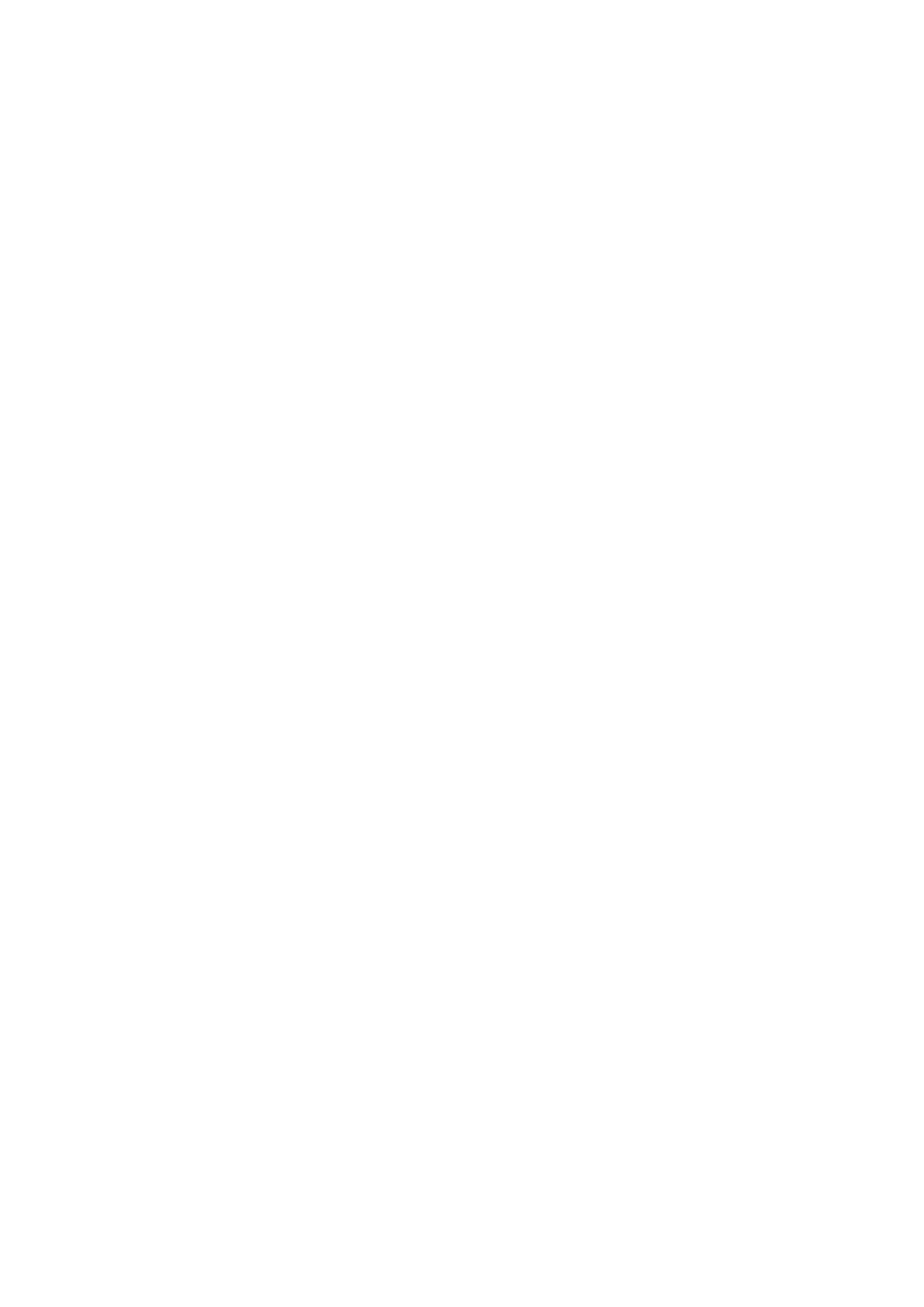

# M20 Junction 10a TR010006

## **Response to Examining Authority's Second Written Questions ExA Question 2.01(i)**

**Planning Act 2008 Infrastructure Planning (Applications: Prescribed Forms and Procedure) Regulations 2009** 

Volume 13.6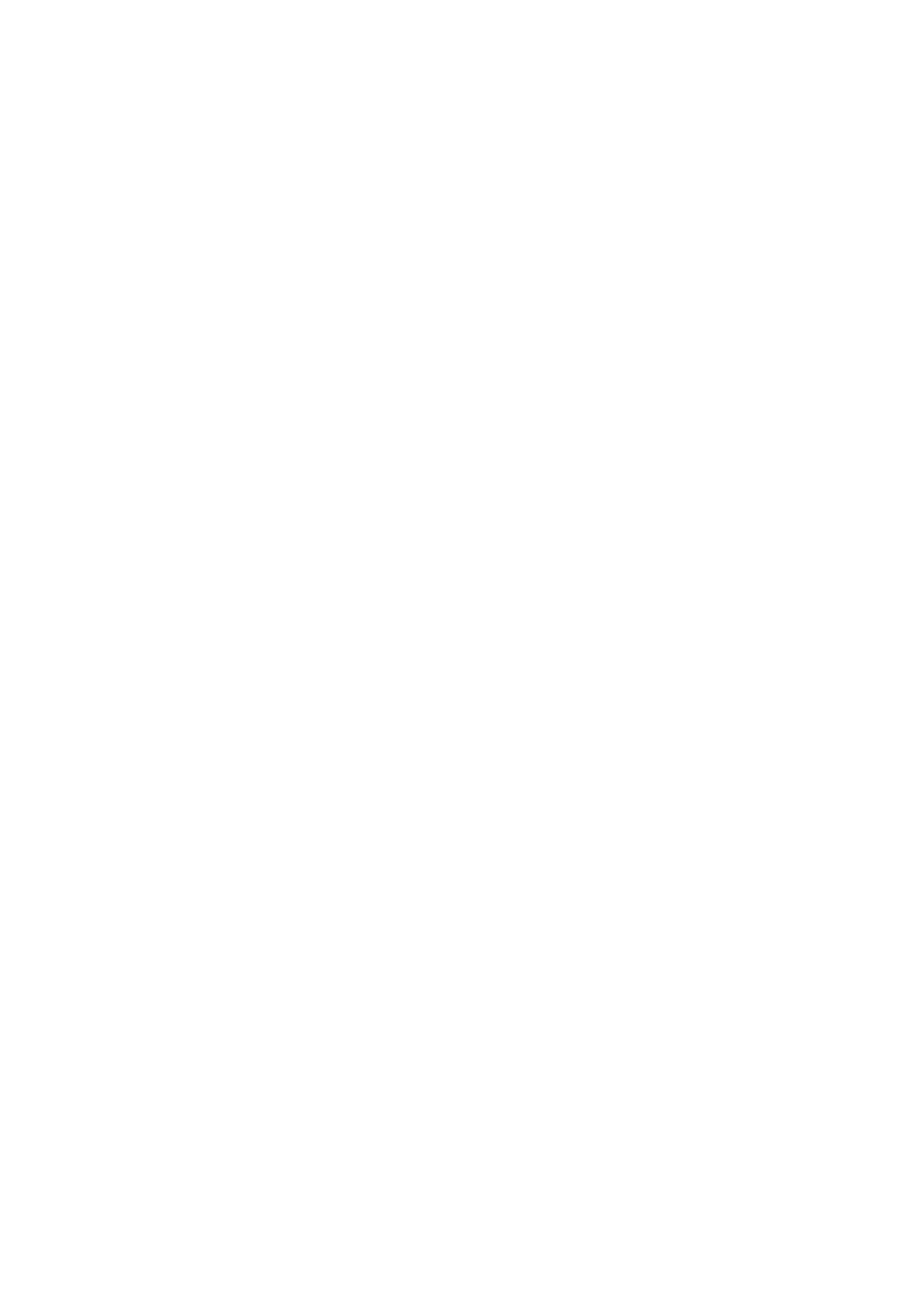### Issue and revision record

| <b>Revision</b> | I |
|-----------------|---|
|                 |   |

A April 2017 Mott MacDonald Sweco

Date **Originator** Checker Approver Description

Burges Salmon Highways England DCO submission (Deadline 6)

This document is issued for the party which commissioned it and for specific purposes connected with the above-captioned project only. It should not be relied upon by any other party or used for any other purpose.

We accept no responsibility for the consequences of this document being relied upon by any other party, or being used for any other purpose, or containing any error or omission which is due to an error or omission in data supplied to us by other parties

This document contains confidential information and proprietary intellectual property. It should not be shown to other parties without consent from us and from the party which commissioned it.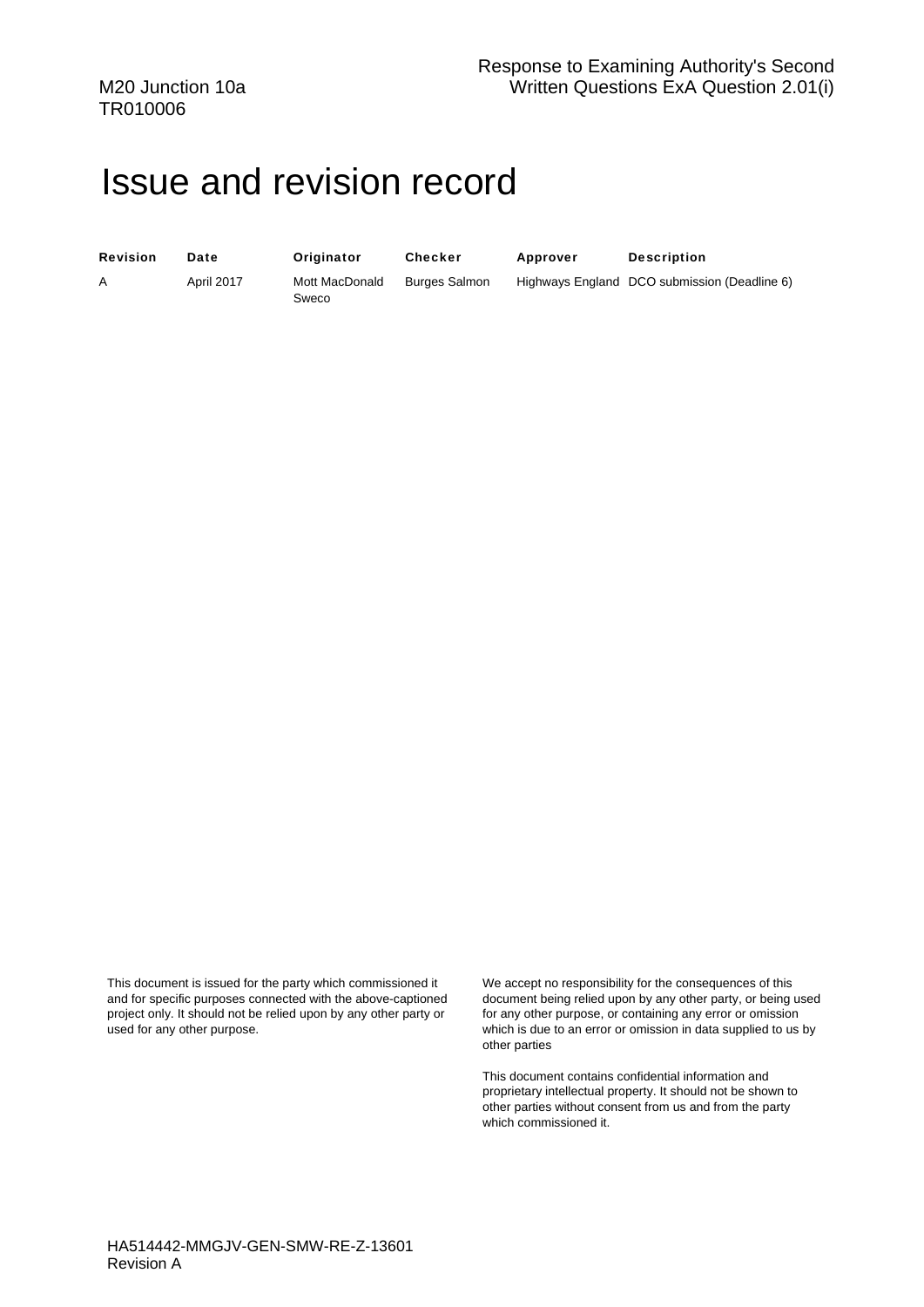TR010006

### **Content**

#### Chapter Title **Page**

| Issue and revision record                        | 5 |
|--------------------------------------------------|---|
| Content                                          |   |
| ExA Question 2.01(i)<br>$\mathbf{1}$ .           |   |
| Table 16.1: Summary of all Environmental Effects |   |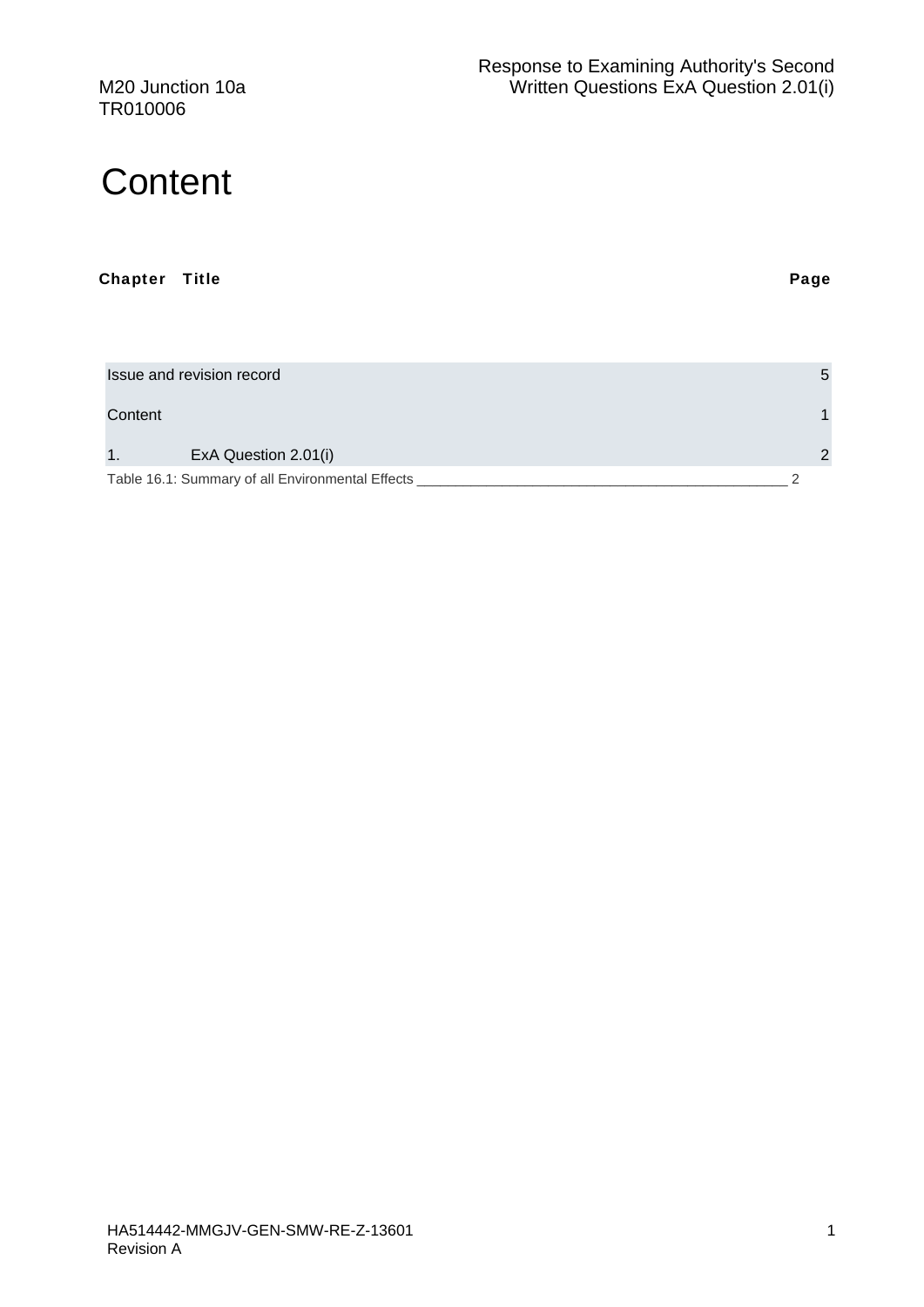### Table 16.1: Summary of all Environmental Effects

| <b>Description of effect</b>                                                                                                                                                                                                                                         | Main/<br><b>Alternative</b>           | <b>Adverse/</b><br>beneficial | <b>Construction/</b><br>operation | <b>Temporary/Long</b><br>term | <b>Mitigation requirements</b>                                                                                                                                                                                                                                                                                                                                                                                                                                                                                                                                                                                                                                                                                                                                                                       | <b>Significance of</b><br>residual effect after<br>mitigation                                                                 | How are the re<br>mitigation mea<br>secured? |
|----------------------------------------------------------------------------------------------------------------------------------------------------------------------------------------------------------------------------------------------------------------------|---------------------------------------|-------------------------------|-----------------------------------|-------------------------------|------------------------------------------------------------------------------------------------------------------------------------------------------------------------------------------------------------------------------------------------------------------------------------------------------------------------------------------------------------------------------------------------------------------------------------------------------------------------------------------------------------------------------------------------------------------------------------------------------------------------------------------------------------------------------------------------------------------------------------------------------------------------------------------------------|-------------------------------------------------------------------------------------------------------------------------------|----------------------------------------------|
| <b>Chapter 5: Air Quality</b>                                                                                                                                                                                                                                        |                                       |                               |                                   |                               |                                                                                                                                                                                                                                                                                                                                                                                                                                                                                                                                                                                                                                                                                                                                                                                                      |                                                                                                                               |                                              |
| Fumes or emissions which<br>may impact upon air quality                                                                                                                                                                                                              | Main and<br>Negligible<br>Alternative |                               | Construction                      | Temporary                     | Avoid double handling of materials.<br>$\bullet$<br>Minimise height of stockpiles and profile to<br>$\bullet$<br>minimise wind-blown dust emissions and<br>risk of pile collapse.<br>Locate stockpiles out of the wind (or cover,<br>$\bullet$<br>seed or fence) to minimise the potential for<br>dust generation.<br>Ensure that all vehicles with open loads of<br>potential dusty materials are securely<br>sheeted or enclosed.<br>Provide a means of removing mud and<br>other debris from wheels and chassis of<br>vehicles leaving the site. This may involve<br>a simple coarse gravel running surface or<br>jet wash, or in the case of a heavily used<br>exit point, wheel washers.<br>Maintain a low speed limit on site to<br>prevent the generation of dust by fast<br>moving vehicles. | Not significant                                                                                                               | <b>Requirement 3</b><br>draft DCO.           |
|                                                                                                                                                                                                                                                                      |                                       |                               |                                   |                               | Damp down surfaces in dry conditions.<br>$\bullet$<br>Water should be sprayed during cutting /<br>$\bullet$<br>grinding operations (i.e. cutting curb slabs).<br>All vehicle engines and plant motors shall<br>be switched off when not in use.<br>No incorporated mitigation measures are<br>included in the design for local air quality<br>during operation                                                                                                                                                                                                                                                                                                                                                                                                                                       |                                                                                                                               |                                              |
|                                                                                                                                                                                                                                                                      | Main and<br>Alternative.              | Negligible.                   | Operation.                        | Long-term.                    | Not applicable.                                                                                                                                                                                                                                                                                                                                                                                                                                                                                                                                                                                                                                                                                                                                                                                      | Not significant.                                                                                                              | Not applicable.                              |
| <b>Chapter 6: Cultural Heritage</b>                                                                                                                                                                                                                                  |                                       |                               |                                   |                               |                                                                                                                                                                                                                                                                                                                                                                                                                                                                                                                                                                                                                                                                                                                                                                                                      |                                                                                                                               |                                              |
| <b>Effect on Historic Buildings</b>                                                                                                                                                                                                                                  |                                       |                               |                                   |                               |                                                                                                                                                                                                                                                                                                                                                                                                                                                                                                                                                                                                                                                                                                                                                                                                      |                                                                                                                               |                                              |
| Adverse effects on the setting<br>of Grade I Listed St Marys<br>Church at Sevington. Effects<br>from elements of the<br>proposed link road and<br>A2070 junction would be<br>visible from the asset. The<br>proposed link road would<br>form a new visual barrier in | Main and<br>Alternative.              | Adverse.                      | Construction<br>and<br>Operation. | Temporary and long<br>term.   | Construction:<br>• Acoustic barriers.<br>Screening and dormouse habitat creation<br>planting.<br>The use of footbridge handrail lighting and<br>$\bullet$<br>bollard lighting on the slip road.<br>• Landscape planting to reduce the visual                                                                                                                                                                                                                                                                                                                                                                                                                                                                                                                                                         | Moderate/Large<br><b>Adverse (Construction)</b><br>temporary.<br>Slight/ Moderate<br><b>Adverse (Operation)</b><br>long term. | Requirements 3<br>and 11 of the di<br>DCO.   |

| <b>Significance of</b><br>residual effect after<br>mitigation                                                          | How are the relevant<br>mitigation measures<br>secured? |
|------------------------------------------------------------------------------------------------------------------------|---------------------------------------------------------|
|                                                                                                                        |                                                         |
| Not significant                                                                                                        | Requirement 3 of the<br>draft DCO.                      |
| Not significant.                                                                                                       | Not applicable.                                         |
|                                                                                                                        |                                                         |
|                                                                                                                        |                                                         |
| Moderate/Large<br><b>Adverse (Construction)</b><br>temporary.<br>Slight/ Moderate<br>Adverse (Operation)<br>long term. | Requirements 3, 4, 5<br>and 11 of the draft<br>DCO.     |
|                                                                                                                        |                                                         |

## 1. **ExA Question 2.01(i)**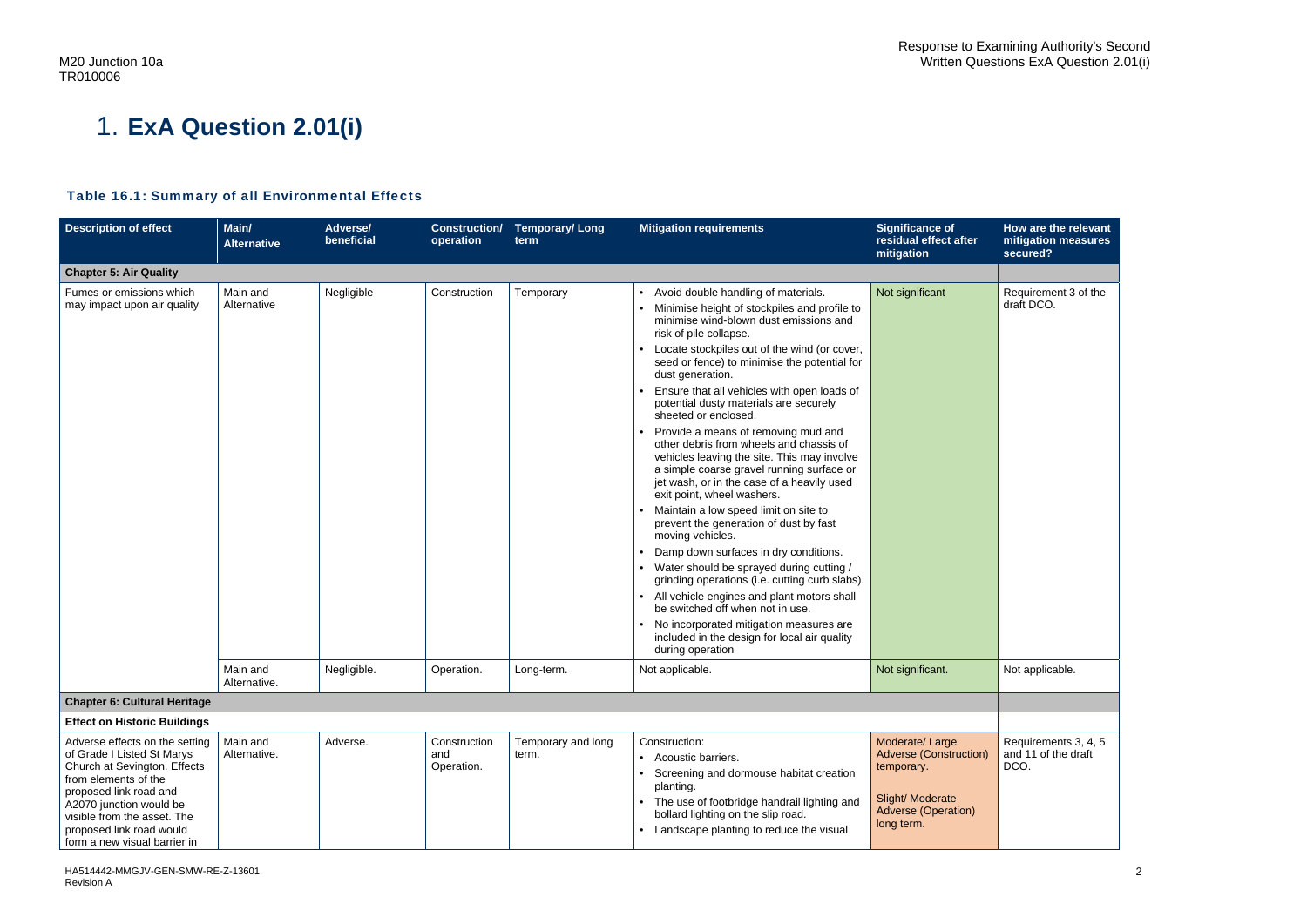| How are the relevant<br>mitigation measures<br>secured? |
|---------------------------------------------------------|
|                                                         |
| Requirements 3, 4, 5<br>and 11 of the draft<br>DCO.     |
| Requirements 3, 4, 5<br>and 11 of the draft<br>DCO.     |
|                                                         |
| Requirements 3 and 8<br>of the draft DCO.               |
|                                                         |
| Requirements 3, 4, 5<br>and 11 of the draft<br>DCO.     |
|                                                         |

| <b>Description of effect</b>                                                                                                                                                                                                                                                                                                                         | Main/<br><b>Alternative</b> | <b>Adverse/</b><br>beneficial | <b>Construction/</b><br>operation | <b>Temporary/Long</b><br>term       | <b>Mitigation requirements</b>                                                                                                                                                                                                                                                                                                                                                                | <b>Significance of</b><br>residual effect after<br>mitigation                                                                                                                                                                                                                                                                     |
|------------------------------------------------------------------------------------------------------------------------------------------------------------------------------------------------------------------------------------------------------------------------------------------------------------------------------------------------------|-----------------------------|-------------------------------|-----------------------------------|-------------------------------------|-----------------------------------------------------------------------------------------------------------------------------------------------------------------------------------------------------------------------------------------------------------------------------------------------------------------------------------------------------------------------------------------------|-----------------------------------------------------------------------------------------------------------------------------------------------------------------------------------------------------------------------------------------------------------------------------------------------------------------------------------|
| the north and north east of                                                                                                                                                                                                                                                                                                                          |                             |                               |                                   |                                     | impact on the setting of St Marys Church.                                                                                                                                                                                                                                                                                                                                                     |                                                                                                                                                                                                                                                                                                                                   |
| the asset.                                                                                                                                                                                                                                                                                                                                           |                             |                               |                                   |                                     | A temporary at-grade crossing during<br>construction to allow pedestrian links to St<br>Marys Church to be retained.<br>Operation:<br>Screening planting to reduce visual<br>intrusion on St Marys Church and Court<br>Lodge.                                                                                                                                                                 |                                                                                                                                                                                                                                                                                                                                   |
|                                                                                                                                                                                                                                                                                                                                                      |                             |                               |                                   |                                     | Pedestrian and road links to St Marys<br>Church to be retained.                                                                                                                                                                                                                                                                                                                               |                                                                                                                                                                                                                                                                                                                                   |
| Associated core of Sevington<br>comprising the Grade II Listed<br>Court Lodge and barn.<br>Effects from noise and light<br>intrusion.                                                                                                                                                                                                                | Main and<br>Alternative.    | Adverse.                      | Construction.                     | Temporary.                          | Construction and reinstatement mitigation<br>measures would be applied, as detailed in the<br>CEMP and design, including screening<br>planting which would reduce the visual light<br>intrusion from the current baseline by Year<br>15, and changes to noise levels due to the<br>reduced speed limit on the A2070.                                                                          | Slight to Moderate/<br>Large (Temporary).                                                                                                                                                                                                                                                                                         |
| <b>Grade II Listed Ransley</b><br>Cottage, Redbur and Redbur<br>Barn. Effects from the partial<br>removal of treeline opposite<br>the cottage and visibility of<br>the A2070 footbridge.                                                                                                                                                             | Main and<br>Alternative.    | Adverse.                      | Construction.                     | Temporary and Long<br>term.         | Construction:<br>• Noise barriers.<br>Screening and dormouse habitat creation<br>planting.<br>The use of footbridge handrail lighting and<br>bollard lighting on the sliproad.                                                                                                                                                                                                                | Moderate/Large<br>Adverse (Temporary).<br><b>Slight Adverse (Longer</b><br>term).                                                                                                                                                                                                                                                 |
| <b>Effects on Archaeological Remains</b>                                                                                                                                                                                                                                                                                                             |                             |                               |                                   |                                     |                                                                                                                                                                                                                                                                                                                                                                                               |                                                                                                                                                                                                                                                                                                                                   |
| The removal of undated<br>archaeological remains<br>identified within the footprint<br>of the Schemes as well as the<br>potential to remove remains<br>associated with the medieval<br>occupation of Sevington and<br>any other unknown remains.                                                                                                     | Main and<br>Alternative.    | Adverse.                      | Construction.                     | Long term.                          | A programme of archaeological works would<br>be implemented to investigate, analyse, report<br>and archive these assets.                                                                                                                                                                                                                                                                      | Moderate/ Slight<br>(Permanent effect)<br>Adverse.                                                                                                                                                                                                                                                                                |
| <b>Chapter 7: Landscape</b>                                                                                                                                                                                                                                                                                                                          |                             |                               |                                   |                                     |                                                                                                                                                                                                                                                                                                                                                                                               |                                                                                                                                                                                                                                                                                                                                   |
| <b>Visual Impact</b>                                                                                                                                                                                                                                                                                                                                 |                             |                               |                                   |                                     |                                                                                                                                                                                                                                                                                                                                                                                               |                                                                                                                                                                                                                                                                                                                                   |
| During construction,<br>associated construction<br>infrastructure and vehicles<br>would create adverse visual<br>impacts.<br>During operation, the<br>introduction of a new link road<br>and roundabout and<br>associated gantries, noise<br>barriers and environmental<br>bunds, signage and lighting<br>would result in adverse visual<br>impacts. | Main and<br>Alternative.    | Adverse.                      | Construction<br>and<br>Operation. | Temporary/ Short<br>term/Long term. | Construction:<br>• Keeping a well-managed and tidy site<br>including compound areas.<br>Ensuring materials are delivered on an as<br>and when basis to avoid unnecessary<br>stockpiles, would also help to reduce<br>construction impacts.<br>Temporary offices and welfare facilities<br>within site compounds would be of a<br>recessive colour to blend in with the local<br>surroundings. | Construction<br>(Temporary):<br>• 10 receptors would<br>experience a Large<br>Adverse significant<br>effect.<br>6 receptors would<br>experience a<br><b>Moderate Adverse</b><br>significant effect.<br>Year 1 (Short term):<br>• 2 receptors would<br>experience a Large<br>Adverse effect.<br>10 receptors would<br>experience a |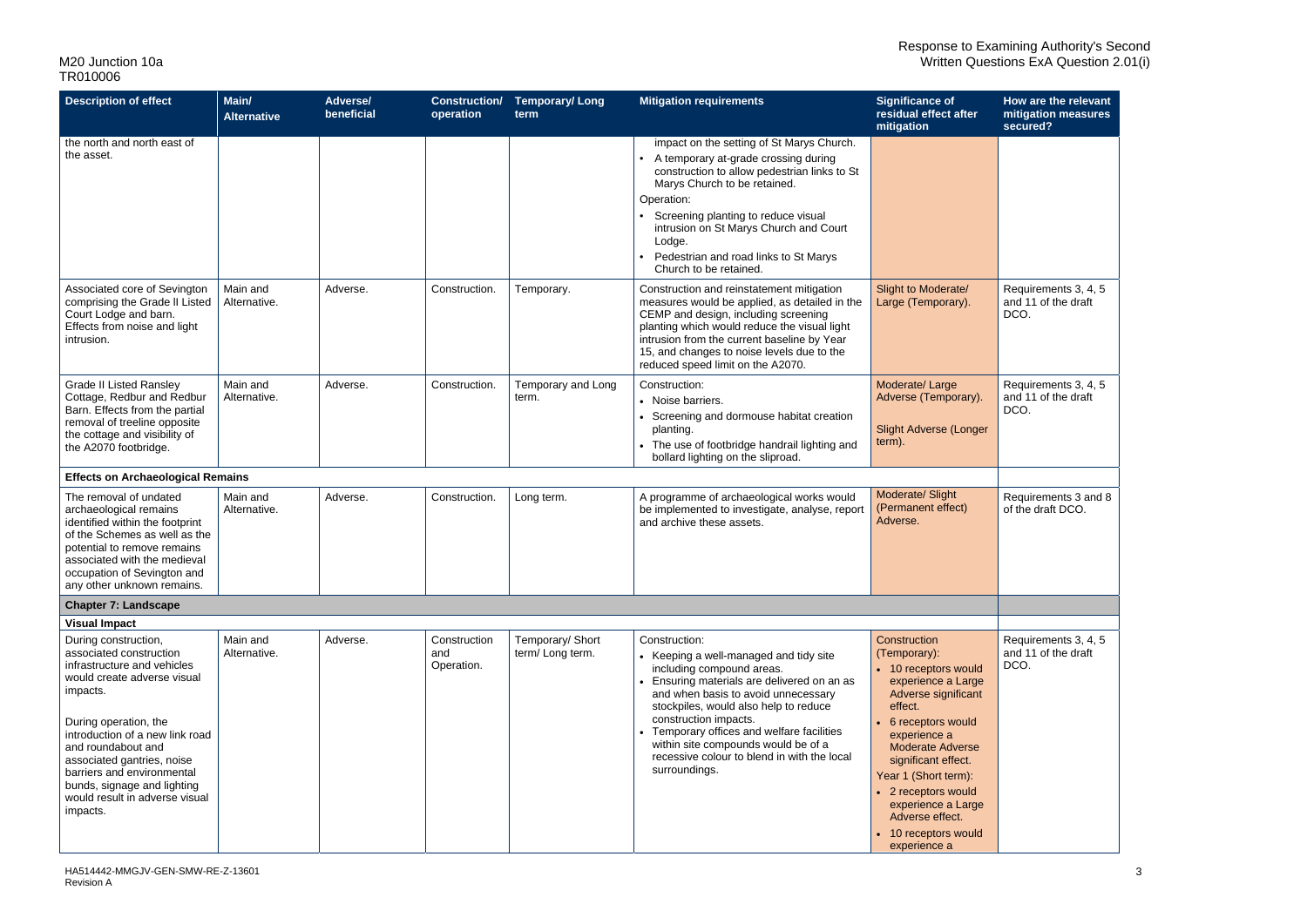| <b>Description of effect</b>                                                                                                                           | Main/<br><b>Alternative</b> | <b>Adverse/</b><br>beneficial | <b>Construction/</b><br>operation | <b>Temporary/Long</b><br>term | <b>Mitigation requirements</b>                                                                                                                                                                            | <b>Significance of</b><br>residual effect after<br>mitigation                                                                                                    | How are the relevant<br>mitigation measures<br>secured?                                                                            |
|--------------------------------------------------------------------------------------------------------------------------------------------------------|-----------------------------|-------------------------------|-----------------------------------|-------------------------------|-----------------------------------------------------------------------------------------------------------------------------------------------------------------------------------------------------------|------------------------------------------------------------------------------------------------------------------------------------------------------------------|------------------------------------------------------------------------------------------------------------------------------------|
|                                                                                                                                                        |                             |                               |                                   |                               | • Lighting would be kept to a minimum with<br>options for infrared lighting or timers<br>explored for compounds where practicable.                                                                        | <b>Moderate Adverse</b><br>effect.<br>Year 15 (Longer term):<br>• 1 receptor would                                                                               |                                                                                                                                    |
|                                                                                                                                                        |                             |                               |                                   |                               | Operation:<br>Establish mitigation planting by Year 15 as<br>the planting would have matured to aid the<br>integration and screening of the Main and<br>Alternative Schemes from the surrounding<br>area. | experience a<br><b>Moderate Adverse</b><br>effect (Visual<br>Receptor No. 5:<br>View from A20/<br>PRoW AE175<br>looking onto<br>Willesborough<br>Garden Centre). |                                                                                                                                    |
| <b>Landscape Character</b>                                                                                                                             |                             |                               |                                   |                               |                                                                                                                                                                                                           |                                                                                                                                                                  |                                                                                                                                    |
| Of the 6 Landscape<br><b>Character Areas (LCAs)</b><br>identified, only 1 LCA (LCA 3                                                                   | Main and<br>Alternative.    | Adverse.                      | Construction<br>and<br>Operation. | Temporary (Short-<br>term).   | Construction:<br>As outlined under 'Visual Impact' above.                                                                                                                                                 | Large Adverse effect<br>(Temporary during<br>construction).                                                                                                      | Requirements 3, 4, 5<br>and 11 of the draft<br>DCO.                                                                                |
| Mersham Farmlands) would<br>experience significant<br>adverse effects during<br>construction and significant<br>effects in Year 1 for both<br>schemes. |                             |                               |                                   |                               | Operation:<br>Landscape mitigation measures would help<br>integrate the A2070 link road within its<br>surroundings and reduce its prominence<br>within the LCA. These include:                            | <b>Moderate Adverse</b><br>(Short-term).                                                                                                                         |                                                                                                                                    |
|                                                                                                                                                        |                             |                               |                                   |                               | • A buffer of native trees and shrubs.                                                                                                                                                                    |                                                                                                                                                                  |                                                                                                                                    |
|                                                                                                                                                        |                             |                               |                                   |                               | • Standard trees and swathes of species rich<br>grassland.                                                                                                                                                |                                                                                                                                                                  |                                                                                                                                    |
|                                                                                                                                                        |                             |                               |                                   |                               | • Ornamental planting along the south<br>eastern edge of Ashford.                                                                                                                                         |                                                                                                                                                                  |                                                                                                                                    |
|                                                                                                                                                        |                             |                               |                                   |                               | Whilst the mitigation planting may have<br>limited effect in Year 1, over time the planting<br>would establish to soften its presence within<br>the landscape.                                            |                                                                                                                                                                  |                                                                                                                                    |
| <b>Chapter 8: Nature Conservation</b>                                                                                                                  |                             |                               |                                   |                               |                                                                                                                                                                                                           |                                                                                                                                                                  |                                                                                                                                    |
| <b>Designated sites</b>                                                                                                                                |                             |                               |                                   |                               |                                                                                                                                                                                                           |                                                                                                                                                                  |                                                                                                                                    |
| Activities which may impact<br>upon Hatch Park SSSI.                                                                                                   | Main and<br>Alternative.    | Negligible.                   | Construction.                     | Temporary.                    |                                                                                                                                                                                                           | Neutral.                                                                                                                                                         | Requirements 3, 4, 7<br>and 9 of the draft<br>DCO.                                                                                 |
|                                                                                                                                                        | Main and<br>Alternative.    | Negligible.                   | Operation.                        | Long-term/ Permanent.         |                                                                                                                                                                                                           | <b>Slight Adverse (local</b><br>scale).                                                                                                                          | Not applicable.                                                                                                                    |
| Activities which may impact<br>upon Ashford Green Corridor.                                                                                            | Main and<br>Alternative.    | Negligible.                   | Construction.                     | Temporary.                    | Refer to DCO Document 6.1, Chapter 8,<br>Section 8.7.                                                                                                                                                     | Neutral.                                                                                                                                                         | Requirements 3, 4, 7<br>and 9 of the draft<br>DCO. Protected<br>species licences.<br>Schedule 8, Part 4,<br>Protective Provisions. |
|                                                                                                                                                        | Main and<br>Alternative.    | Negligible.                   | Operation.                        | Long-term/ Permanent.         |                                                                                                                                                                                                           | Neutral.                                                                                                                                                         | Requirements 4, 5, 11<br>and 12 of the draft<br>DCO. Schedule 8,<br>Part 4, Protective<br>Provisions.                              |

| <b>Significance of</b><br>residual effect after<br>mitigation                                                                                                                                                                                                     | How are the relevant<br>mitigation measures<br>secured?                                                                            |
|-------------------------------------------------------------------------------------------------------------------------------------------------------------------------------------------------------------------------------------------------------------------|------------------------------------------------------------------------------------------------------------------------------------|
| <b>Moderate Adverse</b><br>effect.<br>Year 15 (Longer term):<br>1 receptor would<br>$\bullet$<br>experience a<br><b>Moderate Adverse</b><br>effect (Visual<br>Receptor No. 5:<br>View from A20/<br>PRoW AE175<br>looking onto<br>Willesborough<br>Garden Centre). |                                                                                                                                    |
| Large Adverse effect<br><b>Temporary during</b><br>construction).<br><b>Moderate Adverse</b><br>(Short-term).                                                                                                                                                     | Requirements 3, 4, 5<br>and 11 of the draft<br>DCO.                                                                                |
|                                                                                                                                                                                                                                                                   |                                                                                                                                    |
|                                                                                                                                                                                                                                                                   |                                                                                                                                    |
| Neutral.                                                                                                                                                                                                                                                          | Requirements 3, 4, 7<br>and 9 of the draft<br>DCO.                                                                                 |
| <b>Slight Adverse (local</b><br>scale).                                                                                                                                                                                                                           | Not applicable.                                                                                                                    |
| Neutral.                                                                                                                                                                                                                                                          | Requirements 3, 4, 7<br>and 9 of the draft<br>DCO. Protected<br>species licences.<br>Schedule 8, Part 4,<br>Protective Provisions. |
| Neutral.                                                                                                                                                                                                                                                          | Requirements 4, 5, 11<br>and 12 of the draft<br>DCO. Schedule 8,<br>Part 4, Protective<br>Provisions.                              |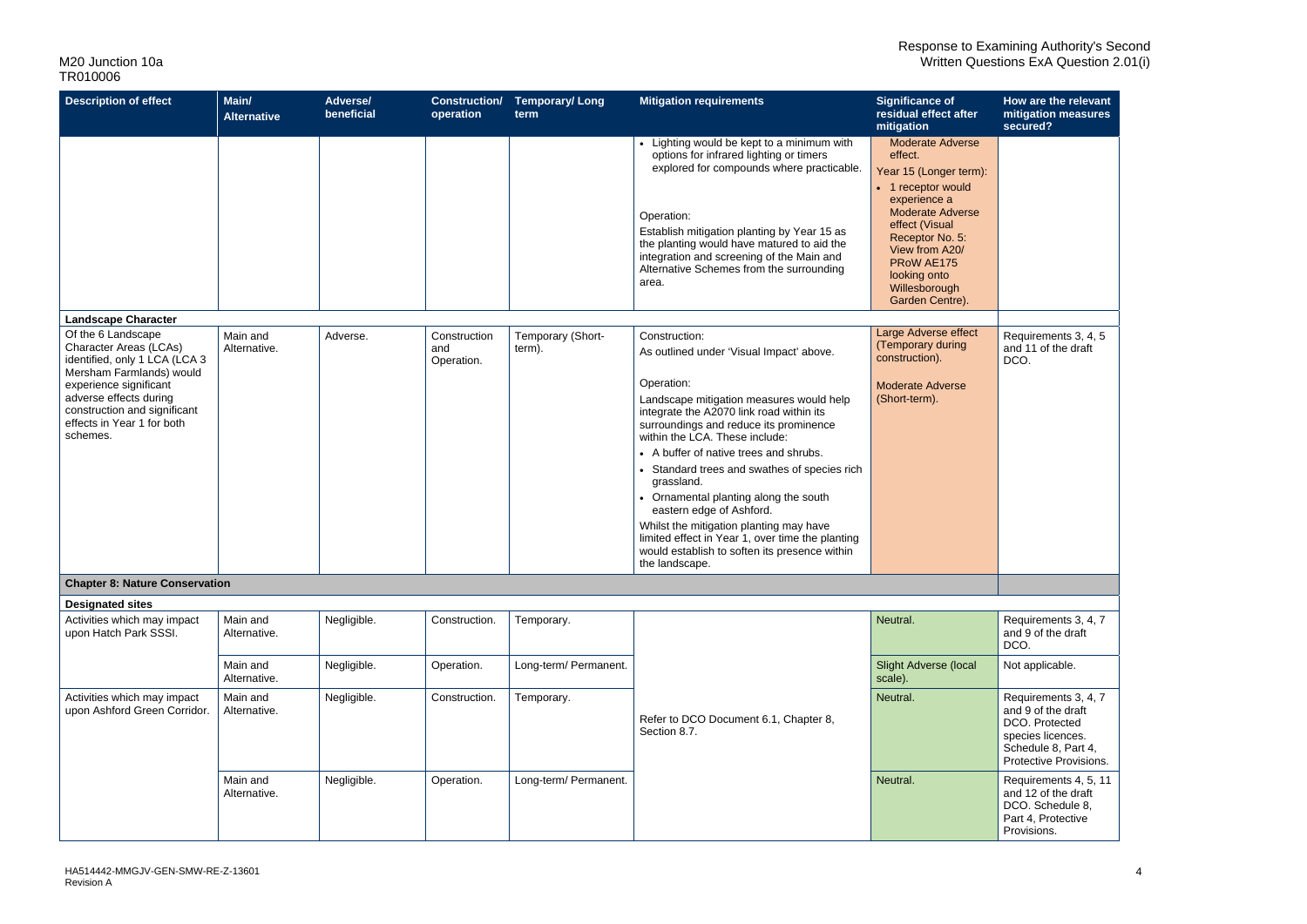| <b>Description of effect</b>                                                                                             | Main/<br><b>Alternative</b> | <b>Adverse/</b><br>beneficial | <b>Construction/</b><br>operation | Temporary/Long<br>term | <b>Mitigation requirements</b>                        | <b>Significance of</b><br>residual effect after<br>mitigation | How are the relevant<br>mitigation measures<br>secured?                                              |
|--------------------------------------------------------------------------------------------------------------------------|-----------------------------|-------------------------------|-----------------------------------|------------------------|-------------------------------------------------------|---------------------------------------------------------------|------------------------------------------------------------------------------------------------------|
| Activities which may impact<br>upon Highfield Lane RNR.                                                                  | Main and<br>Alternative.    | Adverse.                      | Construction.                     | Temporary.             |                                                       | Slight Adverse.                                               | Requirements 3 and 9<br>of the draft DCO.<br>Protected species<br>licences.                          |
|                                                                                                                          | Main and<br>Alternative.    | Adverse.                      | Operation.                        | Long-term/ Permanent.  |                                                       | Slight Beneficial.                                            | Requirements 4, 5<br>and 11 of the draft<br>DCO.                                                     |
| <b>Habitats</b>                                                                                                          |                             |                               |                                   |                        |                                                       |                                                               |                                                                                                      |
| Activities which may impact<br>upon Hedgerow Habitat.                                                                    | Main and<br>Alternative.    | Adverse.                      | Construction.                     | Temporary.             |                                                       | <b>Slight Adverse</b><br>(national level).                    | Requirements 3 and 9<br>of the draft DCO.<br>Protected species<br>licences.                          |
|                                                                                                                          | Main and<br>Alternative.    | Adverse.                      | Operation.                        | Long-term/ Permanent.  |                                                       | Slight Beneficial.                                            | Requirements 4, 5<br>and 11 of the draft<br>DCO.                                                     |
| Activities which may impact<br>upon Running<br>Water/Aylesford Stream.                                                   | Main and<br>Alternative.    | Negligible.                   | Construction.                     | Temporary.             |                                                       | Neutral (county level).                                       | Requirements 3, 7, 9<br>and 12 of the draft<br>DCO. Schedule 8,<br>Part 4, Protective<br>Provisions. |
|                                                                                                                          | Main and<br>Alternative.    | Negligible.                   | Operation.                        | Long-term/ Permanent.  | Refer to DCO Document 6.1, Chapter 8,<br>Section 8.7. | Slight Beneficial.                                            | Requirements 5, 11<br>and 12 of the draft<br>DCO. Schedule 8,<br>Part 4, Protective<br>Provisions.   |
| Activities which may impact<br>upon Broadleaved Semi-<br>Natural Woodland.                                               | Main and<br>Alternative.    | Adverse.                      | Construction.                     | Temporary.             |                                                       | Neutral (county level).                                       | Requirement 3 and 9<br>of the draft DCO.<br>Protected species<br>licences.                           |
|                                                                                                                          | Main and<br>Alternative.    | Negligible.                   | Operation.                        | Long-term/ Permanent.  |                                                       | Slight Beneficial.                                            | Requirements 4, 5<br>and 11 of the draft<br>DCO.                                                     |
| Activities which may impact<br>upon Scattered trees, scrub,<br><b>Broadleaved and Mixed</b><br>Plantation Woodland; Poor | Main and<br>Alternative.    | Adverse.                      | Construction.                     | Temporary.             |                                                       | Neutral (local level).                                        | Requirement 3 and 9<br>of the draft DCO.<br>Protected species<br>licences.                           |
| semi-improved neutral<br>grassland.                                                                                      | Main and<br>Alternative.    | Negligible.                   | Operation.                        | Long-term/ Permanent.  |                                                       | Slight Beneficial.                                            | Requirements 4, 5<br>and 11 of the draft<br>DCO.                                                     |
| <b>Species</b>                                                                                                           |                             |                               |                                   |                        |                                                       |                                                               |                                                                                                      |
| Activities which may impact<br>upon Badgers.                                                                             | Main and<br>Alternative.    | Adverse.                      | Construction.                     | Short-term.            | Refer to DCO Document 6.1, Chapter 8,<br>Section 8.7. | Minor adverse (local<br>level).                               | Requirements 3 and 9<br>of the draft DCO.<br>Protected species<br>licences.                          |
|                                                                                                                          | Main and<br>Alternative.    | Beneficial.                   | Operation.                        | Long-term/ Permanent.  |                                                       | <b>Slight Beneficial (local</b><br>level).                    | Requirements 4, 5<br>and 11 of the draft<br>DCO.                                                     |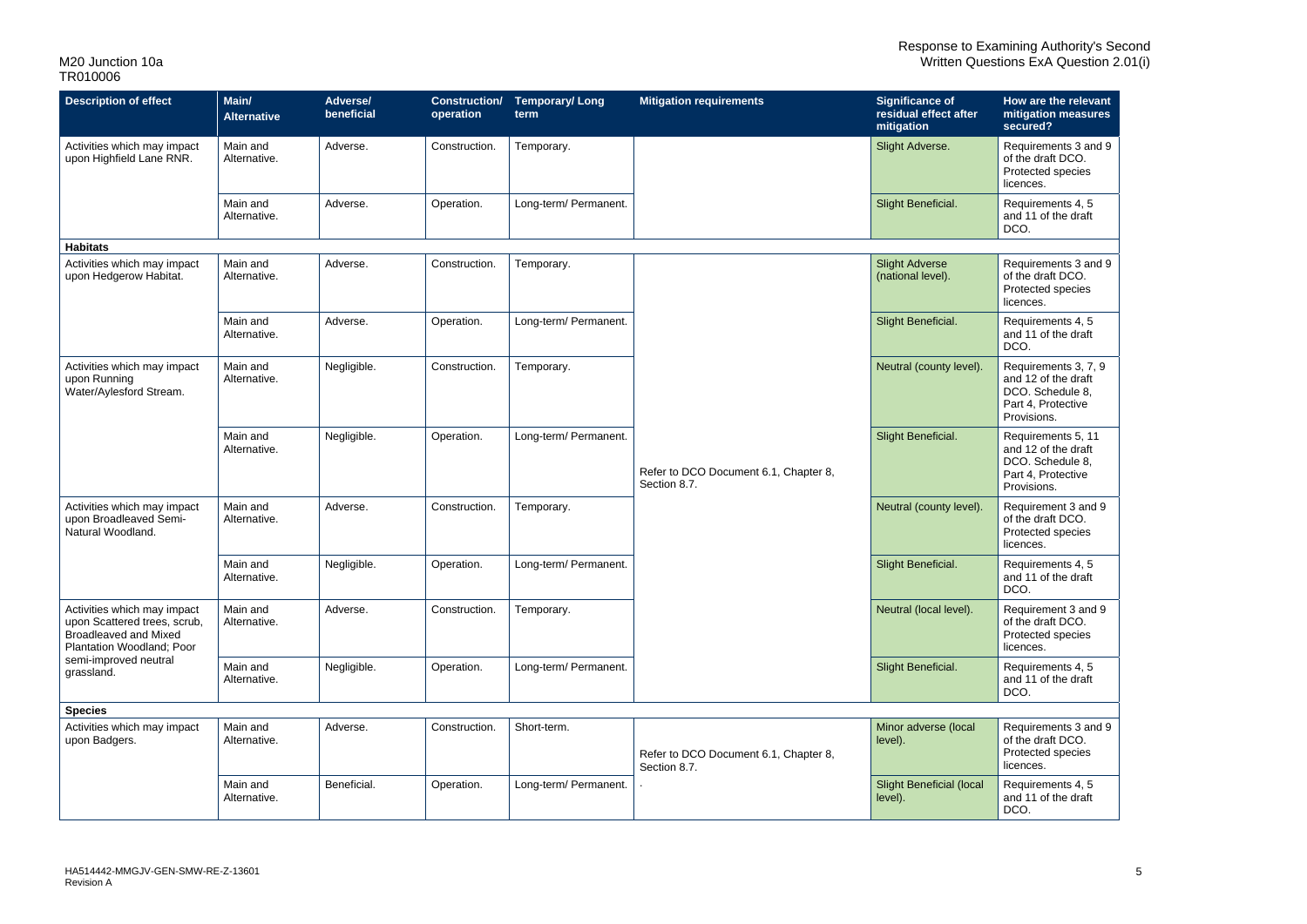| <b>Description of effect</b>                             | Main/<br><b>Alternative</b> | <b>Adverse/</b><br>beneficial | <b>Construction/</b><br>operation | <b>Temporary/Long</b><br>term | <b>Mitigation requirements</b> | <b>Significance of</b><br>residual effect after<br>mitigation | How are the relevant<br>mitigation measures<br>secured?                                                                          |
|----------------------------------------------------------|-----------------------------|-------------------------------|-----------------------------------|-------------------------------|--------------------------------|---------------------------------------------------------------|----------------------------------------------------------------------------------------------------------------------------------|
| Activities which may impact<br>upon Bats.                | Main and<br>Alternative.    | Adverse.                      | Construction.                     | Short-term.                   |                                | <b>Slight Adverse (local</b><br>level).                       | Requirements 3 and 9<br>of the draft DCO.<br>Protected species<br>licences.                                                      |
|                                                          | Main and<br>Alternative.    | Adverse.                      | Operation.                        | Long-term/ Permanent.         |                                | Slight Beneficial.                                            | Requirements 4, 5<br>and 11 of the draft<br>DCO.                                                                                 |
| Activities which may impact<br>upon Birds.               | Main and<br>Alternative.    | Adverse.                      | Construction.                     | Short-term.                   |                                | Slight Adverse (local<br>level).                              | Requirements 3 and 9<br>of the draft DCO.                                                                                        |
|                                                          | Main and<br>Alternative.    | Adverse.                      | Operation.                        | Long-term/ Permanent.         |                                | <b>Slight Beneficial (local</b><br>level).                    | Requirements 4, 5<br>and 11 of the draft<br>DCO.                                                                                 |
| Activities which may impact<br>upon Dormouse.            | Main and<br>Alternative.    | Adverse.                      | Construction.                     | Short-term.                   |                                | <b>Slight Adverse (local</b><br>level).                       | Requirements 3 and 9<br>of the draft DCO.<br>Protected species<br>licences.                                                      |
|                                                          | Main and<br>Alternative.    | Adverse.                      | Operation.                        | Long-term/ Permanent.         |                                | <b>Slight Beneficial (local</b><br>level).                    | Requirements 4, 5<br>and 11 of the draft<br>DCO.                                                                                 |
| Activities which may impact<br>upon Great Crested Newts. | Main and<br>Alternative.    | Negligible.                   | Construction.                     | Short-term.                   |                                | Neutral (local level).                                        | Requirements 3, 9<br>and 12 of the draft<br>DCO. Protected<br>species licences.                                                  |
|                                                          | Main and<br>Alternative.    | Adverse.                      | Operation.                        | Long-term.                    |                                | <b>Slight Beneficial (local</b><br>level).                    | Requirements 4, 5<br>and 11 of the draft<br>DCO.                                                                                 |
| Activities which may impact<br>upon Reptiles.            | Main and<br>Alternative.    | Adverse.                      | Construction.                     | Short-term.                   |                                | <b>Slight Adverse (local</b><br>level).                       | Requirements 3 and 9<br>of the draft DCO.<br>Protected species<br>licences.                                                      |
|                                                          | Main and<br>Alternative.    | Adverse.                      | Operation.                        | Long-term.                    |                                | Slight Beneficial.                                            | Requirements 4, 5<br>and 11 of the draft<br>DCO.                                                                                 |
| Activities which may impact<br>upon Riparian Mammals.    | Main and<br>Alternative.    | Negligible.                   | Construction.                     | Short-term.                   |                                | Neutral.                                                      | Requirements 3, 9<br>and 12 of the draft<br>DCO. Protected<br>species licences.<br>Schedule 8, Part 4,<br>Protective Provisions. |
|                                                          | Main and<br>Alternative.    | Adverse.                      | Operation.                        | Long-term.                    |                                | Slight Beneficial.                                            | Requirements 4, 5<br>and 11 of the draft<br>DCO. Schedule 8,<br>Part 4, Protective<br>Provisions.                                |
| <b>Chapter 9: Geology and Soils</b>                      |                             |                               |                                   |                               |                                |                                                               |                                                                                                                                  |
| <b>Soils</b>                                             |                             |                               |                                   |                               |                                |                                                               |                                                                                                                                  |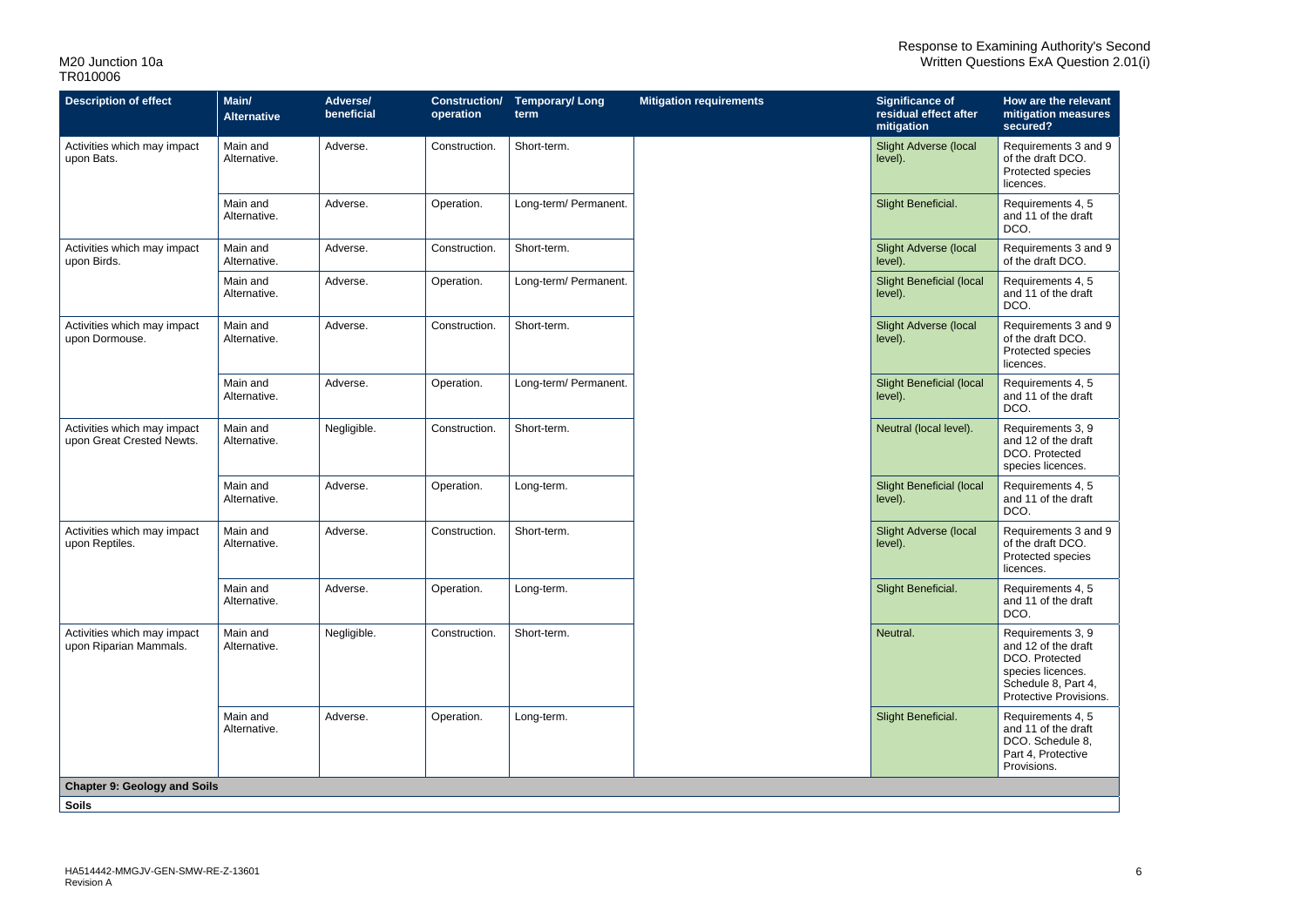| <b>Description of effect</b>                                                                          | Main/<br><b>Alternative</b> | <b>Adverse/</b><br>beneficial | <b>Construction/</b><br>operation | <b>Temporary/Long</b><br>term        | <b>Mitigation requirements</b>                                                                                                 | <b>Significance of</b><br>residual effect after<br>mitigation | How are the relevant<br>mitigation measures<br>secured?                                           |
|-------------------------------------------------------------------------------------------------------|-----------------------------|-------------------------------|-----------------------------------|--------------------------------------|--------------------------------------------------------------------------------------------------------------------------------|---------------------------------------------------------------|---------------------------------------------------------------------------------------------------|
| Removal, deterioration,<br>digging.                                                                   | Main and<br>Alternative.    | Adverse.                      | Construction.                     | Temporary/<br>Permanent.             |                                                                                                                                | Slight Adverse.                                               | Requirements 3 and 7<br>of the draft DCO.                                                         |
| Material in excess suitable for<br>reuse.                                                             | Main and<br>Alternative.    | Adverse.                      | Construction.                     | Temporary.                           | Refer to DCO Document 6.1, Chapter 9,<br>Section 9.7.                                                                          | Slight Beneficial.                                            | Requirements 3 and 4<br>of the draft DCO.                                                         |
| Contamination.                                                                                        | Main and<br>Alternative.    | Adverse.                      | Construction.                     | Temporary.                           | Refer to DCO Document 6.1, Chapter 9,<br>Table 9.7.                                                                            | Slight Adverse/Neutral.                                       | Requirements 3 and 7<br>of the draft DCO.<br>Schedule 8, Part 4,<br>Protective Provisions.        |
|                                                                                                       | Main and<br>Alternative.    | Adverse.                      | Operation.                        | Temporary/ Short-<br>term/Long-term. | Refer to DCO Document 6.1, Chapter 9,<br>Section 9.7.<br>Refer to DCO Document 6.1, Chapter 14,<br>Section 14.7 and Table 14.5 | No significant effect.                                        | Requirement 11 and<br>12 of the draft DCO.<br>Schedule 8, Part 4,<br>Protective Provisions.       |
| Geology                                                                                               |                             |                               |                                   |                                      |                                                                                                                                |                                                               |                                                                                                   |
| Permanent removal of<br>geological strata during<br>excavation of deeper areas of<br>the Scheme.      | Main and<br>Alternative.    | Adverse.                      | Construction.                     | Permanent.                           | Refer to DCO Document 6.1, Chapter 9,<br>Section 9.7.                                                                          | Neutral.                                                      | Not applicable.                                                                                   |
| Sterilisation of mineral assets<br>or disposal of naturally<br>occurring resources.                   | Main and<br>Alternative.    | Adverse.                      | Construction.                     | Permanent.                           | Refer to DCO Document 6.1, Chapter 9,<br>Table 9.7.                                                                            | Slight Adverse/Neutral.                                       | Requirement 3 of the<br>draft DCO.                                                                |
| Groundwater                                                                                           |                             |                               |                                   |                                      |                                                                                                                                |                                                               |                                                                                                   |
| Pollution of Principal Aquifers<br>in bedrock and Secondary A<br>Aquifers in superficial<br>deposits. | Main and<br>Alternative.    | Adverse.                      | Construction.                     | Temporary.                           | Refer to DCO Document 6.1, Chapter 9,<br>Section 9.7.<br>Refer to DCO Document 6.1, Chapter 9,<br>Table 9.7.                   | Slight Adverse.                                               | Requirements 3, 7<br>and 12 of the draft<br>DCO. Schedule 8,<br>Part 4, Protective<br>Provisions. |
| <b>Surface water</b>                                                                                  |                             |                               |                                   |                                      |                                                                                                                                |                                                               |                                                                                                   |
| Pollution of Aylesford stream<br>and other small water bodies.                                        | Main and<br>Alternative.    | Adverse.                      | Construction.                     | Temporary.                           | Refer to DCO Document 6.1, Chapter 9,<br>Section 9.7.<br>Refer to DCO Document 6.1, Chapter 9,<br>Table 9.7.                   | Slight Adverse.                                               | Requirements 3 and<br>12 of the draft DCO.<br>Schedule 8, Part 4,<br>Protective Provisions.       |
| Human health                                                                                          |                             |                               |                                   |                                      |                                                                                                                                |                                                               |                                                                                                   |
| Harm to human health -<br>Construction and<br>maintenance workers                                     | Main and<br>Alternative.    | Adverse.                      | Construction.                     | Temporary.                           | Refer to DCO Document 6.1, Chapter 9,<br>Section 9.7.                                                                          | Slight Adverse.                                               | Requirements 3 and 7<br>of the draft DCO.                                                         |
| Harm to human health -<br>Future site users and local<br>residents                                    | Main and<br>Alternative.    | Adverse.                      | Construction.                     | Temporary/ Short-<br>term.           | Refer to DCO Document 6.1, Chapter 9,<br>Table 9.7.                                                                            | Neutral.                                                      | Requirements 3 and 7<br>of the draft DCO.                                                         |
| <b>Buildings, Structures and Utilities</b>                                                            |                             |                               |                                   |                                      |                                                                                                                                |                                                               |                                                                                                   |
| Contamination.<br><b>Flora</b>                                                                        | Main and<br>Alternative.    | Adverse.                      | Construction.                     | Temporary.                           | Refer to DCO Document 6.1, Chapter 9,<br>Section 9.7.<br>Refer to DCO Document 6.1, Chapter 9,<br>Table 9.7.                   | Neutral.                                                      | Requirements 3 and 7<br>of the draft DCO.                                                         |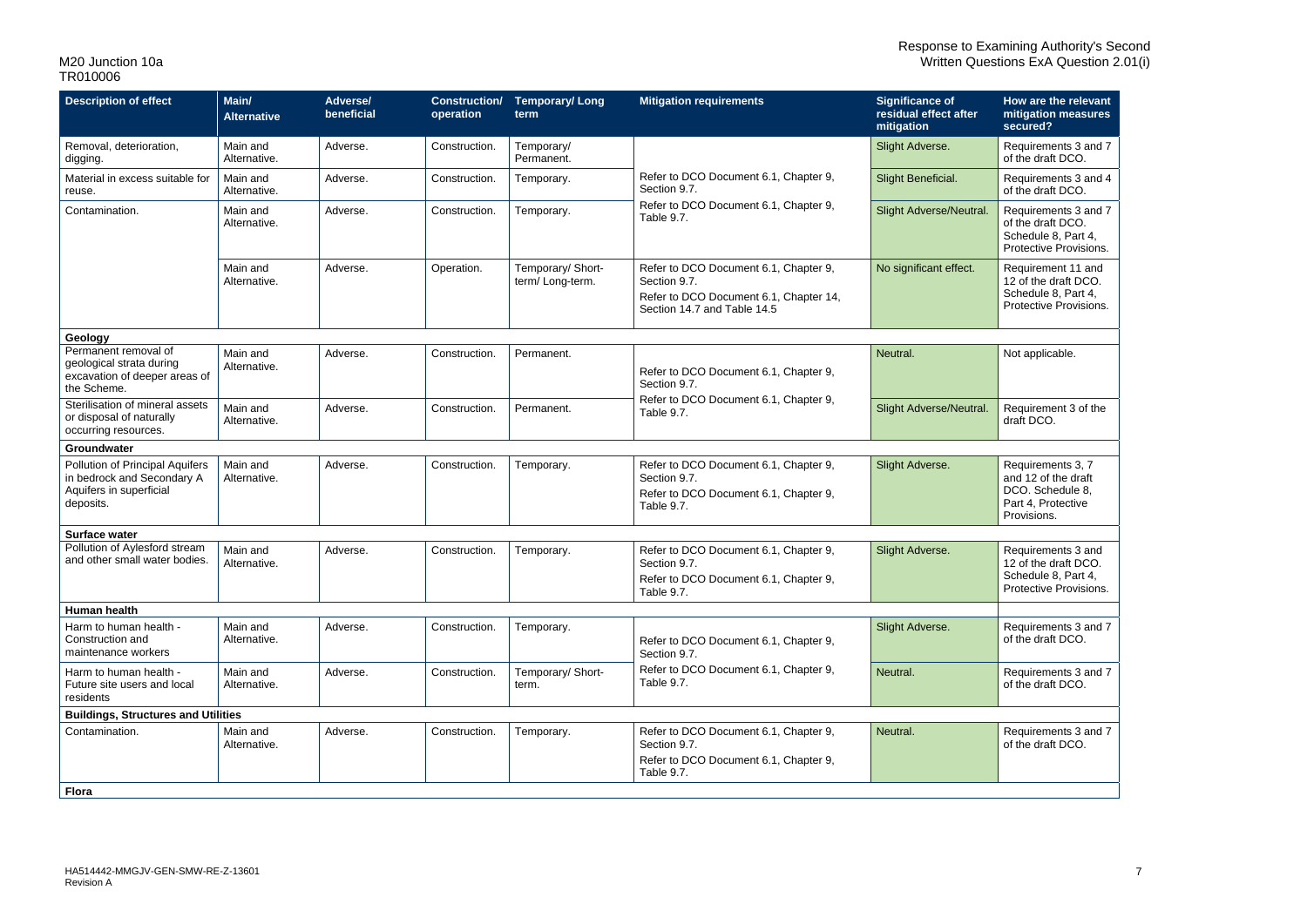| <b>Description of effect</b>                                                                                                                                                                | Main/<br><b>Alternative</b> | <b>Adverse/</b><br>beneficial | <b>Construction/</b><br>operation | <b>Temporary/Long</b><br>term | <b>Mitigation requirements</b>                                                                               | <b>Significance of</b><br>residual effect after<br>mitigation | How are the relevant<br>mitigation measures<br>secured? |
|---------------------------------------------------------------------------------------------------------------------------------------------------------------------------------------------|-----------------------------|-------------------------------|-----------------------------------|-------------------------------|--------------------------------------------------------------------------------------------------------------|---------------------------------------------------------------|---------------------------------------------------------|
| Impairment of landscape<br>screening and grass<br>development.                                                                                                                              | Main and<br>Alternative.    | Adverse.                      | Construction.                     | Temporary.                    | Refer to DCO Document 6.1, Chapter 9,<br>Section 9.7.<br>Refer to DCO Document 6.1, Chapter 9,<br>Table 9.7. | <b>Neutral</b>                                                | Requirements 3, 4<br>and 7 of the draft<br>DCO.         |
| <b>Chapter 10: Materials</b>                                                                                                                                                                |                             |                               |                                   |                               |                                                                                                              |                                                               |                                                         |
| Site remediation / preparation / earthworks                                                                                                                                                 |                             |                               |                                   |                               |                                                                                                              |                                                               |                                                         |
| Vegetation clearance<br>resulting in waste arising.                                                                                                                                         | Main and<br>Alternative.    | Adverse.                      | Construction.                     | Temporary.                    |                                                                                                              | Neutral/ Slight adverse                                       | Requirements 3 and 4<br>of the draft DCO.               |
| Soil waste arisings from site<br>clearance.                                                                                                                                                 | Main and<br>Alternative.    | Adverse.                      | Construction.                     | Temporary.                    | Refer to DCO Document 6.1, Chapter 10,<br>Section 10.7 and Table 10.10.                                      | Moderate adverse                                              | Requirement 3 of the<br>draft DCO.                      |
| Inert waste arisings.                                                                                                                                                                       | Main and<br>Alternative.    | Adverse.                      | Construction.                     | Temporary.                    |                                                                                                              | Slight adverse                                                | Requirement 3 of the<br>draft DCO.                      |
| <b>Demolition and excavation</b>                                                                                                                                                            |                             |                               |                                   |                               |                                                                                                              |                                                               |                                                         |
| Storage of waste on-site for<br>on-site reuse or off-site<br>treatment resulting in lowering<br>the requirement for landfill.                                                               | Main and<br>Alternative.    | Adverse.                      | Construction.                     | Temporary.                    | Refer to DCO Document 6.1, Chapter 10,<br>Section 10.7 and Table 10.10.                                      | Neutral / slight adverse                                      | Requirement 3 of the<br>draft DCO.                      |
| Landfill waste resulting in a<br>reduction in the remaining<br>available landfill capacity and<br>not reducing, reusing or<br>recycling the waste.                                          | Main and<br>Alternative.    | Adverse.                      | Construction.                     | Temporary/Permanent.          |                                                                                                              | Neutral / slight adverse                                      | Requirement 3 of the<br>draft DCO.                      |
| Use of imported aggregates<br>from quarries resulting in the<br>depletion of finite resources<br>(note: primary aggregate<br>would only be used if site won<br>materials are not suitable). | Main and<br>Alternative.    | Adverse.                      | Construction.                     | Permanent.                    |                                                                                                              | Slight / moderate<br>adverse                                  | Requirement 3 of the<br>draft DCO.                      |
| <b>Construction</b>                                                                                                                                                                         |                             |                               |                                   |                               |                                                                                                              |                                                               |                                                         |
| Use of new materials (e.g.<br>borrow pits) resulting in<br>environmental impacts<br>associated with on-site<br>excavation activities.                                                       | Main and<br>Alternative.    | Adverse.                      | Construction.                     | Permanent.                    |                                                                                                              | Neutral / slight adverse                                      | Requirements 3 and<br>11 of the draft DCO.              |
| Use of imported materials<br>(e.g. blacktop, sub base,<br>steel, concrete).                                                                                                                 | Main and<br>Alternative.    | Adverse.                      | Construction.                     | Permanent.                    |                                                                                                              | Slight/Moderate<br>Adverse.                                   | Requirements 3 and<br>11 of the draft DCO.              |
| Storage of potential waste on-<br>site for on-site reuse or off-<br>site treatment resulting in<br>lowering the requirement for<br>landfill.                                                | Main and<br>Alternative.    | Adverse.                      | Construction.                     | Temporary.                    | Refer to DCO Document 6.1, Chapter 10,<br>Section 10.7 and Table 10.10.                                      | Neutral / slight adverse                                      | Requirement 3 of the<br>draft DCO.                      |
| Sending the waste to landfill<br>results in a reduction in the<br>remaining available landfill<br>capacity and not reusing or<br>recycling the waste.<br><b>Carbon calculation</b>          | Main and<br>Alternative.    | Adverse.                      | Construction.                     | Temporary/Permanent.          |                                                                                                              | Slight adverse                                                | Requirement 3 of the<br>draft DCO.                      |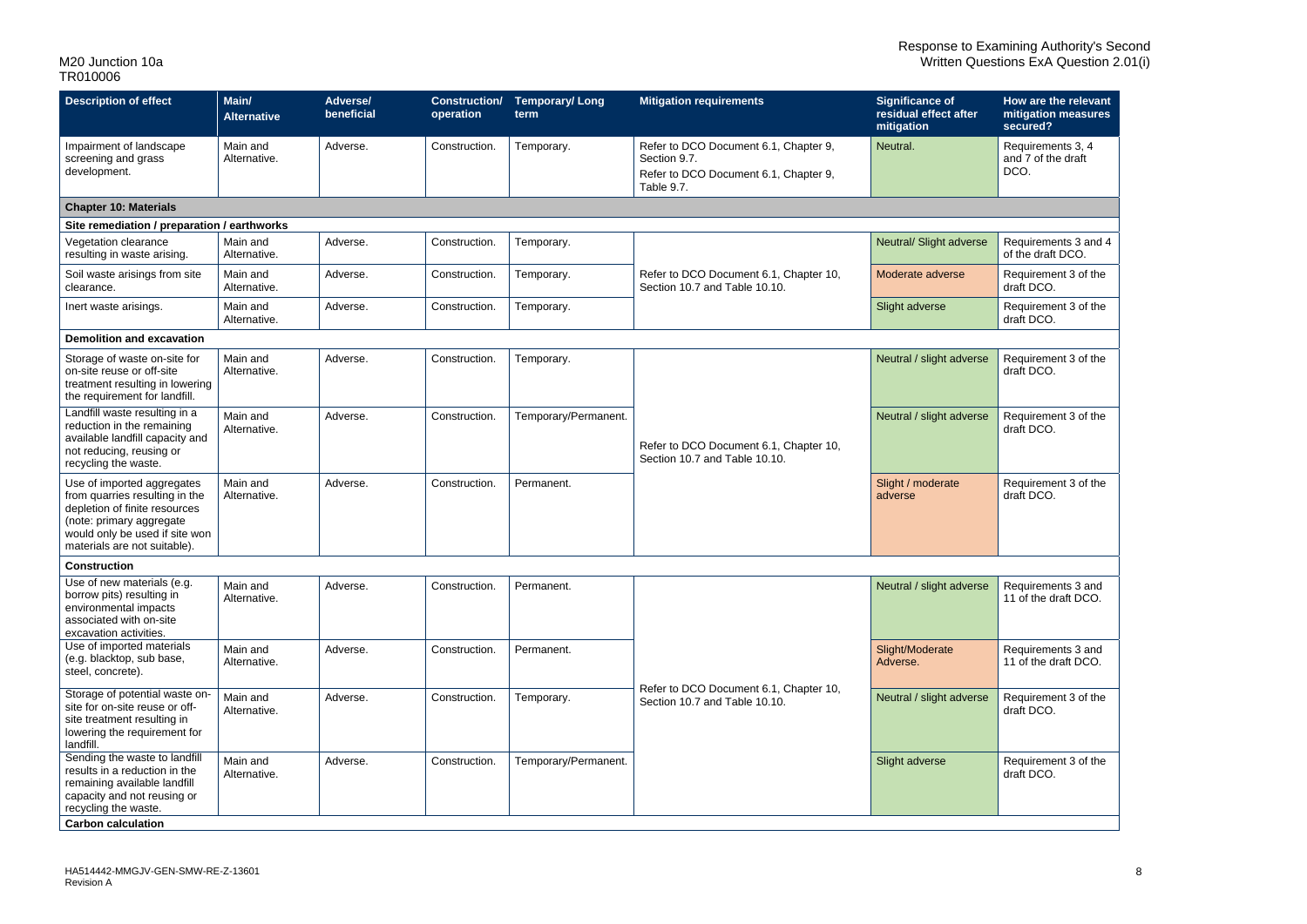| <b>Description of effect</b>                                       | Main/<br><b>Alternative</b> | <b>Adverse/</b><br>beneficial | <b>Construction/</b><br>operation | <b>Temporary/Long</b><br>term                          | <b>Mitigation requirements</b>                                                                                                                                                                                                                                                                                                                                                                                                                                                                                                                                                                                                                                                                                                                                                                                                                                                                                                                                                                                                                                                                                                                                                                   | <b>Significance of</b><br>residual effect after<br>mitigation | How are the relevant<br>mitigation measures<br>secured? |
|--------------------------------------------------------------------|-----------------------------|-------------------------------|-----------------------------------|--------------------------------------------------------|--------------------------------------------------------------------------------------------------------------------------------------------------------------------------------------------------------------------------------------------------------------------------------------------------------------------------------------------------------------------------------------------------------------------------------------------------------------------------------------------------------------------------------------------------------------------------------------------------------------------------------------------------------------------------------------------------------------------------------------------------------------------------------------------------------------------------------------------------------------------------------------------------------------------------------------------------------------------------------------------------------------------------------------------------------------------------------------------------------------------------------------------------------------------------------------------------|---------------------------------------------------------------|---------------------------------------------------------|
| Greenhouse gas emissions:<br>total 7,365 CO <sub>2</sub> e/tonnes. | Main.                       | Adverse.                      | Construction.                     | Temporary.                                             | Refer to DCO Document 6.1, Chapter 10,<br>Section 10.7 and Table 10.10.                                                                                                                                                                                                                                                                                                                                                                                                                                                                                                                                                                                                                                                                                                                                                                                                                                                                                                                                                                                                                                                                                                                          | No significant effect.                                        | Requirements 3, 10<br>and 11 of the draft<br>DCO.       |
| Greenhouse gas emissions:<br>total 7,623 CO <sub>2</sub> e/tonnes. | Alternative.                | Adverse.                      | Construction.                     | Temporary.                                             | Refer to DCO Document 6.1, Chapter 10,<br>Section 10.7 and Table 10.10.                                                                                                                                                                                                                                                                                                                                                                                                                                                                                                                                                                                                                                                                                                                                                                                                                                                                                                                                                                                                                                                                                                                          | No significant effect.                                        | Requirements 3, 10<br>and 11 of the draft<br>DCO.       |
| <b>Chapter 11: Noise and Vibration</b>                             |                             |                               |                                   |                                                        |                                                                                                                                                                                                                                                                                                                                                                                                                                                                                                                                                                                                                                                                                                                                                                                                                                                                                                                                                                                                                                                                                                                                                                                                  |                                                               |                                                         |
| Construction noise and<br>vibration.                               | Main and<br>Alternative.    | Adverse.                      | Construction.                     | Temporary.                                             | • Control at source: shielding of noisy items<br>of plant, appropriate siting of haul routes.<br>• Control by specification of construction<br>methodology.<br>• Control by modification of plant.<br>• Enclosures.<br>• Use and siting of equipment.<br>• Maintenance.<br>• Screening – early construction of bunds,<br>appropriate site layout - removal of direct<br>line of sight; strategic placement of<br>material.<br>• Control by specification of noise limits,<br>monitoring as a means to ensure<br>compliance.                                                                                                                                                                                                                                                                                                                                                                                                                                                                                                                                                                                                                                                                      | No significant effect.                                        | Requirements 3 and<br>10 of the draft DCO.              |
| Operational noise.                                                 | Main and<br>Alternative.    | Adverse and<br>beneficial.    | Operation.                        | Temporary (short-term,<br>long-term) and<br>Permanent. | • Thin surface course for all new road<br>surfacing, with the exception of the A20,<br>where at the request of the Local Authority<br>this will remain hot rolled asphalt.<br>• Acoustic bund 2m high adjacent to the new<br>link road in the vicinity of Sevington Church.<br>• Acoustic bund 2m high to the rear of<br>Summerhill Place, adjacent to the<br>eastbound off slip.<br>• Acoustic barrier at Kingsford Street, part of<br>which has been defined as a Noise<br>Important Area. The barrier would follow<br>the alignment of the M20 at the top of the<br>cutting slopes for optimum performance. At<br>the eastern end the barrier would terminate<br>approximately where access to the new<br>overbridge commences. At the western<br>end, the barrier would follow the boundary<br>of the property known as Highfield for a<br>short distance. Owing to the need to<br>provide pedestrian access there would be a<br>small gap in the barrier in the vicinity of<br>Lagonda Lodge - this would be offset by a<br>small length of overlap barrier on the<br>southeast boundary of the re-aligned<br>Kingsford Street which would ensure<br>continuity of screening against noise. | No significant effect.                                        | Requirements 3, 6<br>and 11 of the draft<br>DCO.        |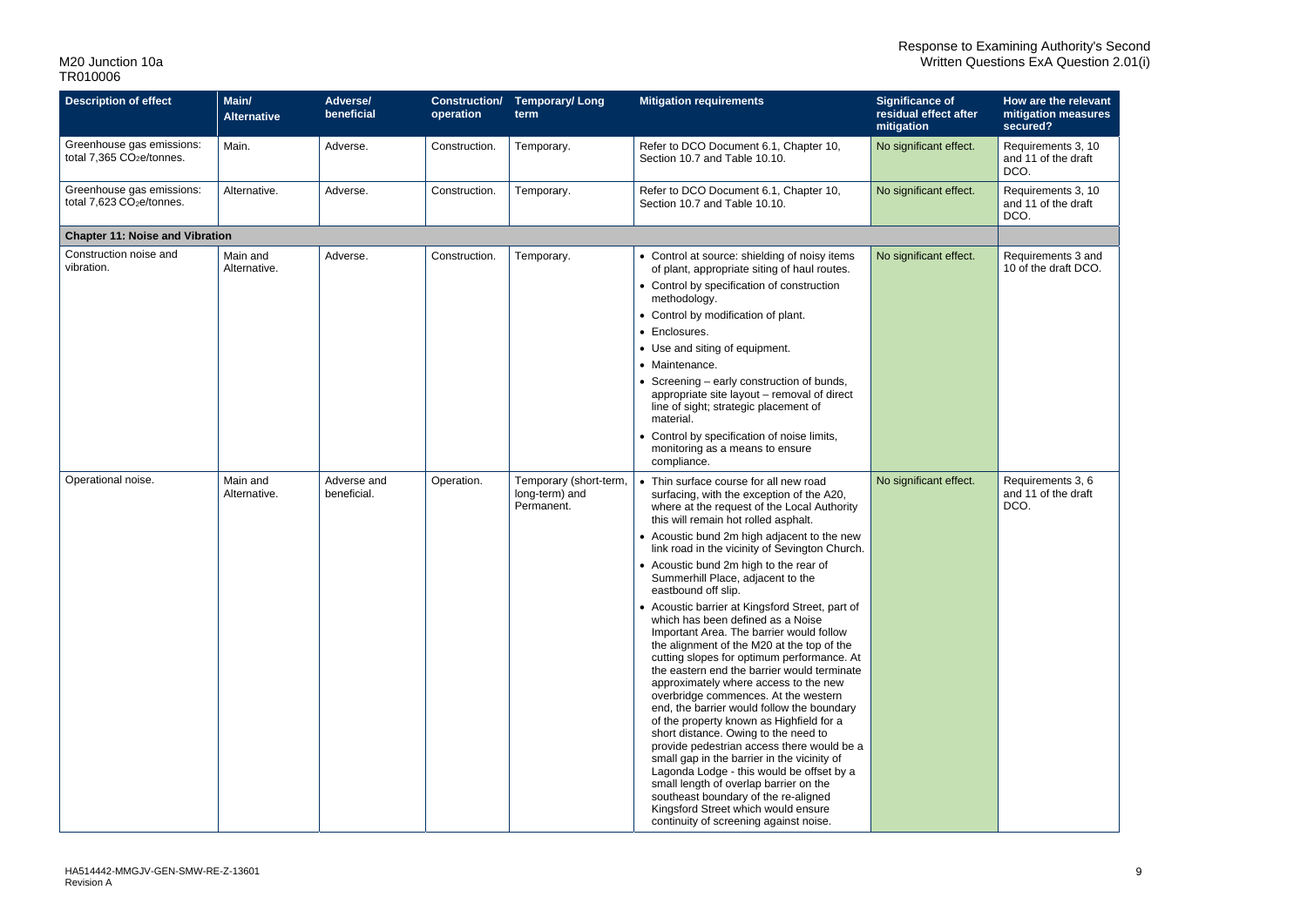| <b>Description of effect</b>                                                                                                                                                                                                                                                                                    | Main/<br><b>Alternative</b> | <b>Adverse/</b><br>beneficial | operation     | <b>Construction/ Temporary/Long</b><br><b>term</b> | <b>Mitigation requirements</b>                                                                                                                                                                                                        | <b>Significance of</b><br>residual effect after<br>mitigation | How are the relevant<br>mitigation measures<br>secured?                                                           |
|-----------------------------------------------------------------------------------------------------------------------------------------------------------------------------------------------------------------------------------------------------------------------------------------------------------------|-----------------------------|-------------------------------|---------------|----------------------------------------------------|---------------------------------------------------------------------------------------------------------------------------------------------------------------------------------------------------------------------------------------|---------------------------------------------------------------|-------------------------------------------------------------------------------------------------------------------|
|                                                                                                                                                                                                                                                                                                                 |                             |                               |               |                                                    | • A 3m height barrier would ensure no<br>properties are at or above SOAEL and<br>would be reasonably cost-effective. This<br>may be optimised at detailed design to<br>include elements of 2m height at either end<br>of the extents. |                                                               |                                                                                                                   |
| <b>Chapter 12: Effects on All Travellers</b>                                                                                                                                                                                                                                                                    |                             |                               |               |                                                    |                                                                                                                                                                                                                                       |                                                               |                                                                                                                   |
| During construction, adverse<br>effects as a result of the<br>Schemes have been<br>predicted for NMUs, with<br>temporary closures and<br>diversions put in place.                                                                                                                                               | Main and<br>Alternative.    | Adverse.                      | Construction. | Temporary.                                         | Refer to DCO Document 6.1, Chapter 12,<br>Section 12.7                                                                                                                                                                                | <b>Slight Adverse</b>                                         | Requirements 3 and<br>10 of the draft DCO.                                                                        |
| During construction, the<br>temporary presence of TM for<br>the Schemes is likely to result<br>in Driver Stress amongst<br>vehicle travellers along a<br>number of roads within the<br>study area.                                                                                                              | Main and<br>Alternative.    | Adverse.                      | Construction. | Temporary.                                         | Refer to DCO Document 6.1, Chapter 12,<br>Section 12.7                                                                                                                                                                                | Slight Adverse.                                               | Requirements 3 and<br>10 of the draft DCO.                                                                        |
| During operation, the<br>Schemes would result in the<br>closure of PRoWs, with<br>Church Road Footbridge<br>removed and replaced,<br><b>Highfield Lane Bridge</b><br>(identified as an NMU desire<br>line) removed with Kingsford<br>Lane Footbridge to be<br>installed to the east of the<br>new Junction 10a. | Main and<br>Alternative.    | Adverse.                      | Operation.    | Long term.                                         | Refer to DCO Document 6.1, Chapter 12,<br>Section 12.7                                                                                                                                                                                | Neutral.                                                      | Requirement 11 of the<br>draft DCO. Schedule<br>3, Part 8, Footpaths,<br>Cycle Tracks and<br>Footways.            |
| During operation, the<br>Schemes are not predicted to<br>substantially alter Driver<br>Stress levels amongst vehicle<br>travellers.                                                                                                                                                                             | Main and<br>Alternative.    | Adverse.                      | Operation.    | Long term.                                         | Not applicable.                                                                                                                                                                                                                       | Neutral.                                                      | Requirement 11 of the<br>draft DCO.                                                                               |
| <b>Chapter 13: Community and Private Assets</b>                                                                                                                                                                                                                                                                 |                             |                               |               |                                                    |                                                                                                                                                                                                                                       |                                                               |                                                                                                                   |
| <b>Private Assets</b>                                                                                                                                                                                                                                                                                           |                             |                               |               |                                                    |                                                                                                                                                                                                                                       |                                                               |                                                                                                                   |
| Land take of 6.731ha of<br>private land along A2070 Bad<br>Munstereifel Road during the<br>construction of the A2070 link<br>road.                                                                                                                                                                              | Main and<br>Alternative.    | Adverse.                      | Construction. | Temporary                                          |                                                                                                                                                                                                                                       | Significant.                                                  | Requirement 11 of the<br>draft DCO.<br>Appropriate financial<br>compensation through<br>the compensation<br>code. |
| Land take of 2.69ha of private<br>land along A2070 Bad<br>Munstereifel Road during the<br>construction of the A2070 link<br>road.                                                                                                                                                                               | Main and<br>Alternative.    | Adverse.                      | Construction. | Permanent.                                         | Refer to DCO Document 6.1, Chapter 12,<br>Section 13.7                                                                                                                                                                                | Not significant.                                              | Requirement 11 of the<br>draft DCO.<br>Appropriate financial<br>compensation through<br>the compensation<br>code. |
| Land take of 0.492 ha of<br>private residential/ farmland                                                                                                                                                                                                                                                       | Main and<br>Alternative.    | Adverse.                      | Construction. | Permanent.                                         |                                                                                                                                                                                                                                       | Significant.                                                  | Requirement 11 of the<br>draft DCO.<br>Appropriate financial                                                      |

| <b>Significance of</b><br>residual effect after<br>mitigation | How are the relevant<br>mitigation measures<br>secured?                                                           |
|---------------------------------------------------------------|-------------------------------------------------------------------------------------------------------------------|
|                                                               |                                                                                                                   |
|                                                               |                                                                                                                   |
| <b>Slight Adverse</b>                                         | Requirements 3 and<br>10 of the draft DCO.                                                                        |
| Slight Adverse.                                               | Requirements 3 and<br>10 of the draft DCO.                                                                        |
| Neutral.                                                      | Requirement 11 of the<br>draft DCO. Schedule<br>3, Part 8, Footpaths,<br>Cycle Tracks and<br>Footways.            |
| Neutral.                                                      | Requirement 11 of the<br>draft DCO.                                                                               |
|                                                               |                                                                                                                   |
| Significant.                                                  | Requirement 11 of the<br>draft DCO.<br>Appropriate financial<br>compensation through<br>the compensation<br>code. |
| Not significant.                                              | Requirement 11 of the<br>draft DCO.<br>Appropriate financial<br>compensation through<br>the compensation<br>code. |
| Significant.                                                  | Requirement 11 of the<br>draft DCO.<br>Appropriate financial                                                      |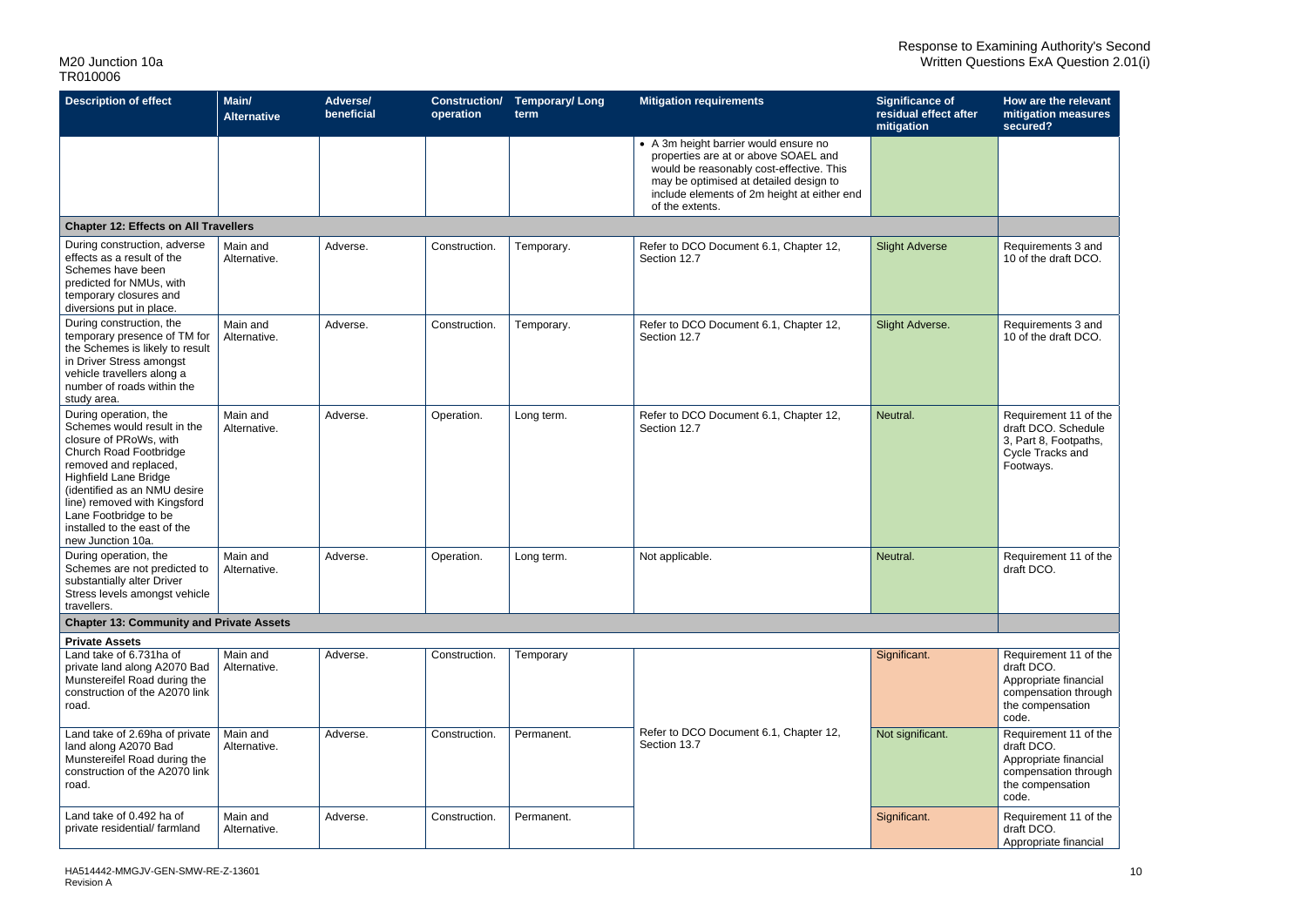| <b>Significance of</b><br>residual effect after<br>mitigation | <b>How are the relevant</b><br>mitigation measures<br>secured?                                                    |
|---------------------------------------------------------------|-------------------------------------------------------------------------------------------------------------------|
|                                                               | compensation through<br>the compensation<br>code.                                                                 |
| Significant.                                                  | Requirement 11 of the<br>draft DCO.<br>Appropriate financial<br>compensation through<br>the compensation<br>code. |
| Significant.                                                  | Requirement 11 of the<br>draft DCO.<br>Appropriate financial<br>compensation through<br>the compensation<br>code. |
| Significant.                                                  | Article 36 of the draft<br>DCO.                                                                                   |
| Significant.                                                  | Draft DCO Part 5,<br>Supplemental<br>Powers, Article 36.                                                          |
| Neutral.                                                      | Not applicable.                                                                                                   |
| Significant Beneficial.                                       | Not applicable.                                                                                                   |
|                                                               |                                                                                                                   |
| Not significant.                                              | Draft DCO Part 5,<br>Supplemental<br>Powers, Article 31.                                                          |
| Not significant.                                              | Not applicable.                                                                                                   |
|                                                               |                                                                                                                   |

| <b>Description of effect</b>                                                                                                                                                                                                                                                                                       | Main/<br><b>Alternative</b> | <b>Adverse/</b><br>beneficial | <b>Construction/</b><br>operation | <b>Temporary/Long</b><br>term | <b>Mitigation requirements</b>                                                                                                                               | <b>Significance of</b><br>residual effect after<br>mitigation | How are the relevant<br>mitigation measures<br>secured?                                                           |
|--------------------------------------------------------------------------------------------------------------------------------------------------------------------------------------------------------------------------------------------------------------------------------------------------------------------|-----------------------------|-------------------------------|-----------------------------------|-------------------------------|--------------------------------------------------------------------------------------------------------------------------------------------------------------|---------------------------------------------------------------|-------------------------------------------------------------------------------------------------------------------|
| on Highfield Lane as a result<br>of the A2070 link road.                                                                                                                                                                                                                                                           |                             |                               |                                   |                               |                                                                                                                                                              |                                                               | compensation through<br>the compensation<br>code.                                                                 |
| The construction of the new<br>M20 Junction 10a eastbound<br>off slip would require the<br>demolition of and land take<br>from 2 businesses - Wyevale<br>Garden Centre and<br>Sweatman Mowers.                                                                                                                     | Main and<br>Alternative.    | Adverse.                      | Construction.                     | Permanent.                    |                                                                                                                                                              | Significant.                                                  | Requirement 11 of the<br>draft DCO.<br>Appropriate financial<br>compensation through<br>the compensation<br>code. |
| Demolition of Highfield<br>bungalow                                                                                                                                                                                                                                                                                | Main and<br>Alternative.    | Adverse.                      | Construction.                     | Permanent.                    |                                                                                                                                                              | Significant.                                                  | Requirement 11 of the<br>draft DCO.<br>Appropriate financial<br>compensation through<br>the compensation<br>code. |
| <b>Community Land</b>                                                                                                                                                                                                                                                                                              |                             |                               |                                   |                               |                                                                                                                                                              |                                                               |                                                                                                                   |
| Land designated as Open<br>Space used by the<br>community (temporary land<br>take required 0.1588ha)                                                                                                                                                                                                               | Main and<br>Alternative.    | Adverse.                      | Construction.                     | Temporary.                    | Replacement Area of Open Space proposed,<br>as described in DCO Document 4.1,<br>Statement of Reasons, and DCO Document<br>2.12, Special Category Land Plan. | Significant.                                                  | Article 36 of the draft<br>DCO.                                                                                   |
| Land designated as open<br>space used by the community<br>(permanent land take<br>required 0.1738ha)                                                                                                                                                                                                               | Main and<br>Alternative.    | Adverse.                      | Construction<br>and<br>Operation. | Long term.                    | Replacement Area of Open Space proposed,<br>as described in DCO Document 4.1,<br>Statement of Reasons, and DCO Document<br>2.12, Special Category Land Plan. | Significant.                                                  | Draft DCO Part 5,<br>Supplemental<br>Powers, Article 36.                                                          |
| <b>Development Land</b>                                                                                                                                                                                                                                                                                            |                             |                               |                                   |                               |                                                                                                                                                              |                                                               |                                                                                                                   |
| The Schemes include<br>unlocking and supporting the<br>development of nearby<br>development land.                                                                                                                                                                                                                  | Main and<br>Alternative.    | Neutral.                      | Construction.                     | Long term.                    | Not applicable.                                                                                                                                              | Neutral.                                                      | Not applicable.                                                                                                   |
| The Main Scheme would<br>unlock the designated<br>development sites U19<br>Sevington and U14 Land at<br>Willesborough Lees. The<br>Scheme would also facilitate<br>access to existing land uses,<br>which may in turn unlock<br>potential growth of the<br>allocated development sites<br>to the south of Ashford. | Main and<br>Alternative.    | Beneficial.                   | Operation.                        | Long term.                    | Not applicable.                                                                                                                                              | Significant Beneficial.                                       | Not applicable.                                                                                                   |
| <b>Agricultural Land</b>                                                                                                                                                                                                                                                                                           |                             |                               |                                   |                               |                                                                                                                                                              |                                                               |                                                                                                                   |
| The area of temporary land<br>acquisition would include<br>7.19ha of agricultural land,<br>required during construction,<br>of which 5ha is BMV land.                                                                                                                                                              | Main and<br>Alternative.    | Adverse                       | Construction.                     | Temporary.                    | Agricultural land temporarily required will be<br>restored following construction.                                                                           | Not significant.                                              | Draft DCO Part 5,<br>Supplemental<br>Powers, Article 31.                                                          |
| The area of permanent land<br>acquisition would include<br>19ha of agricultural land, of<br>which 18.39ha is BMV land.                                                                                                                                                                                             | Main and<br>Alternative.    | Adverse                       | Construction<br>and<br>Operation. | Permanent.                    | Not applicable.                                                                                                                                              | Not significant.                                              | Not applicable.                                                                                                   |
| <b>Individual Farm Businesses</b>                                                                                                                                                                                                                                                                                  |                             |                               |                                   |                               |                                                                                                                                                              |                                                               |                                                                                                                   |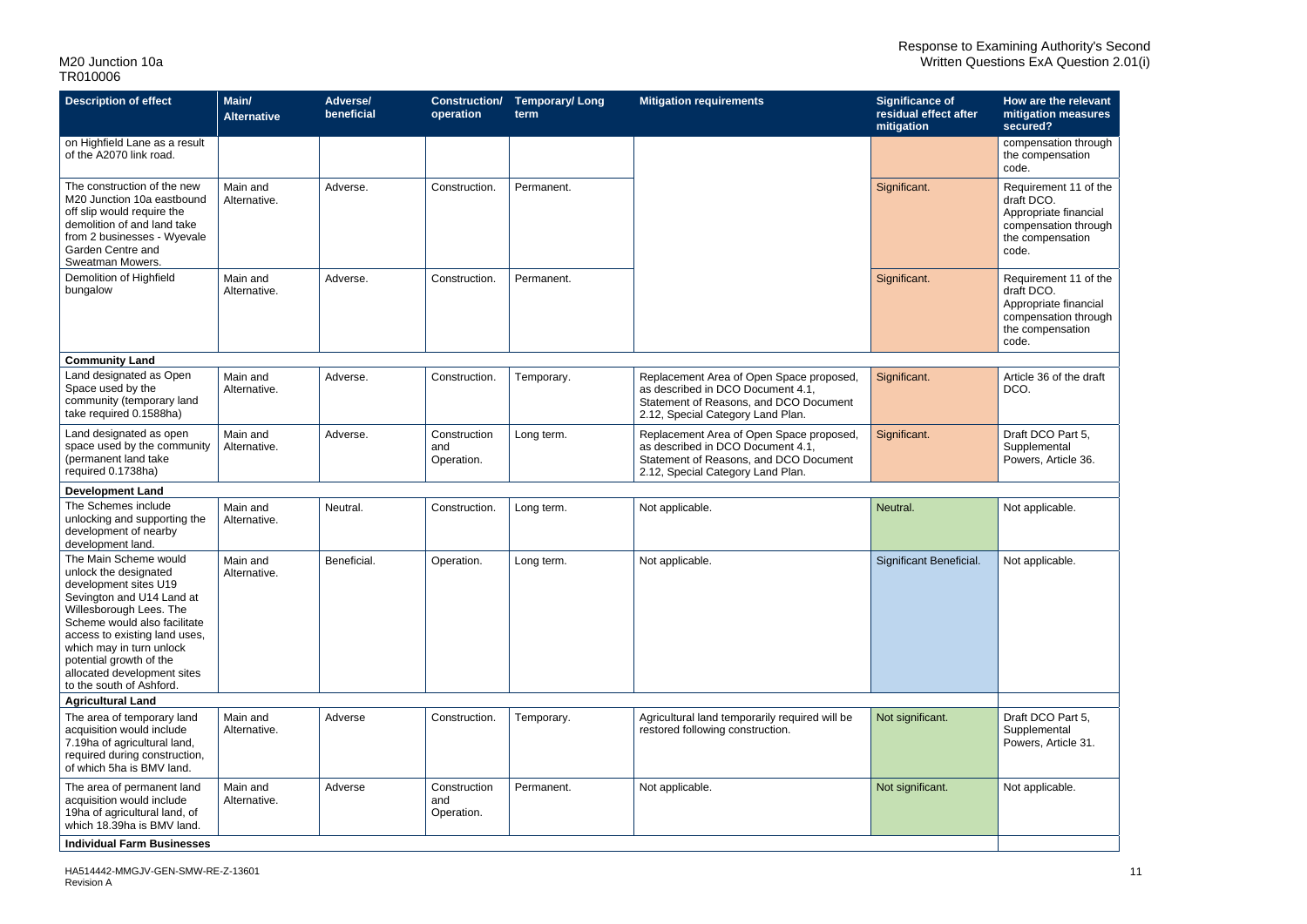| <b>Description of effect</b>                                                                                                                                                                                                                                                                                       | Main/<br><b>Alternative</b> | <b>Adverse/</b><br>beneficial | <b>Construction/</b><br>operation | <b>Temporary/Long</b><br>term      | <b>Mitigation requirements</b>                                        | <b>Significance of</b><br>residual effect after<br>mitigation | <b>How are the relevant</b><br>mitigation measures<br>secured?                                                    |
|--------------------------------------------------------------------------------------------------------------------------------------------------------------------------------------------------------------------------------------------------------------------------------------------------------------------|-----------------------------|-------------------------------|-----------------------------------|------------------------------------|-----------------------------------------------------------------------|---------------------------------------------------------------|-------------------------------------------------------------------------------------------------------------------|
| Effects of the Schemes on<br>individual farm businesses<br>(farm ID numbers 01-08<br>inclusive except farm number<br>04) during the construction<br>and operation phases.                                                                                                                                          | Main and<br>Alternative.    | Adverse                       | Construction<br>and<br>Operation. | Temporary and<br>Permanent.        | Land temporarily required will be restored<br>following construction. | Not significant.                                              | Requirement 11 of the<br>draft DCO.<br>Appropriate financial<br>compensation through<br>the compensation<br>code. |
| Effects of the Schemes on<br>farm ID number 04 during the<br>construction and operation<br>phases.                                                                                                                                                                                                                 | Main and<br>Alternative.    | Adverse                       | Construction<br>and<br>Operation. | Temporary and<br>Permanent.        | Land temporarily required will be restored<br>following construction. | Large adverse.                                                | Requirement 11 of the<br>draft DCO.<br>Appropriate financial<br>compensation through<br>the compensation<br>code. |
| <b>Community Severance</b>                                                                                                                                                                                                                                                                                         |                             |                               |                                   |                                    |                                                                       |                                                               |                                                                                                                   |
| Adverse effects on<br>community severance during<br>the construction phase<br>including the closure and<br>reconstruction of the Church<br>Road footbridge and<br>construction traffic effects.                                                                                                                    | Main and<br>Alternative.    | Adverse.                      | Construction.                     | Temporary/Long-term/<br>Permanent. | Refer to DCO Document 6.1, Chapter 13,<br>Section 13.7.               | Slight adverse.                                               | Requirements 3 and<br>10 of the draft DCO.                                                                        |
| Effects on community<br>severance during the<br>operation phase including<br>replacement Church Road<br>footbridge, shared use<br>pedestrian and cycle bridge<br>over M20 at Kingsford Street<br>and various new pedestrian<br>and cycle access provision.                                                         | Main and<br>Alternative.    | Beneficial.                   | Operation.                        | Temporary/Long-term/<br>Permanent. | Not applicable.                                                       | Slight beneficial.                                            | Requirement 11 of the<br>draft DCO. Draft DCO<br>Part 3, Streets, Article<br>12.                                  |
| <b>Economic Development</b>                                                                                                                                                                                                                                                                                        |                             |                               |                                   |                                    |                                                                       |                                                               |                                                                                                                   |
| It is estimated that the Main<br>Scheme will bring forward<br>sufficient economic<br>development to support 2,050<br>net additional jobs, creating<br>an estimated additional £1.5<br>billion GVA over the course of<br>the appraisal period (with<br>benefits being enhanced<br>under the Alternative<br>Scheme). | Main and<br>Alternative.    | Beneficial.                   | Operation.                        | Long term.                         | Not applicable.                                                       | Significant beneficial.                                       | Not applicable.                                                                                                   |
| <b>Chapter 14: Road Drainage and the Water Environment</b>                                                                                                                                                                                                                                                         |                             |                               |                                   |                                    |                                                                       |                                                               |                                                                                                                   |
| <b>Flood Risk and Drainage</b>                                                                                                                                                                                                                                                                                     |                             |                               |                                   |                                    |                                                                       |                                                               |                                                                                                                   |
| Increased fluvial flood risk.<br>Runoff from new roads would<br>be attenuated up to the 100<br>year plus 30% climate<br>change storm event (where<br>possible) at the agreed<br>greenfield runoff rate of<br>4l/s/ha south of the M20 and<br>2l/s/ha north of the M20. A                                           | Main and<br>Alternative.    | Beneficial.                   | Operation.                        | Long term.                         | Refer to DCO Document 6.1, Section 14.7.                              | Slight/Moderate<br>beneficial.                                | Requirements 11 and<br>12 of the draft DCO.                                                                       |

| <b>Significance of</b><br>residual effect after<br>mitigation | <b>How are the relevant</b><br>mitigation measures<br>secured?                                                    |
|---------------------------------------------------------------|-------------------------------------------------------------------------------------------------------------------|
| Not significant.                                              | Requirement 11 of the<br>draft DCO.<br>Appropriate financial<br>compensation through<br>the compensation<br>code. |
| Large adverse.                                                | Requirement 11 of the<br>draft DCO.<br>Appropriate financial<br>compensation through<br>the compensation<br>code. |
| Slight adverse.                                               | Requirements 3 and<br>10 of the draft DCO.                                                                        |
| Slight beneficial.                                            | Requirement 11 of the<br>draft DCO. Draft DCO<br>Part 3, Streets, Article<br>12.                                  |
| Significant beneficial.                                       | Not applicable.                                                                                                   |
|                                                               |                                                                                                                   |
| Slight/Moderate<br>beneficial.                                | Requirements 11 and<br>12 of the draft DCO.                                                                       |